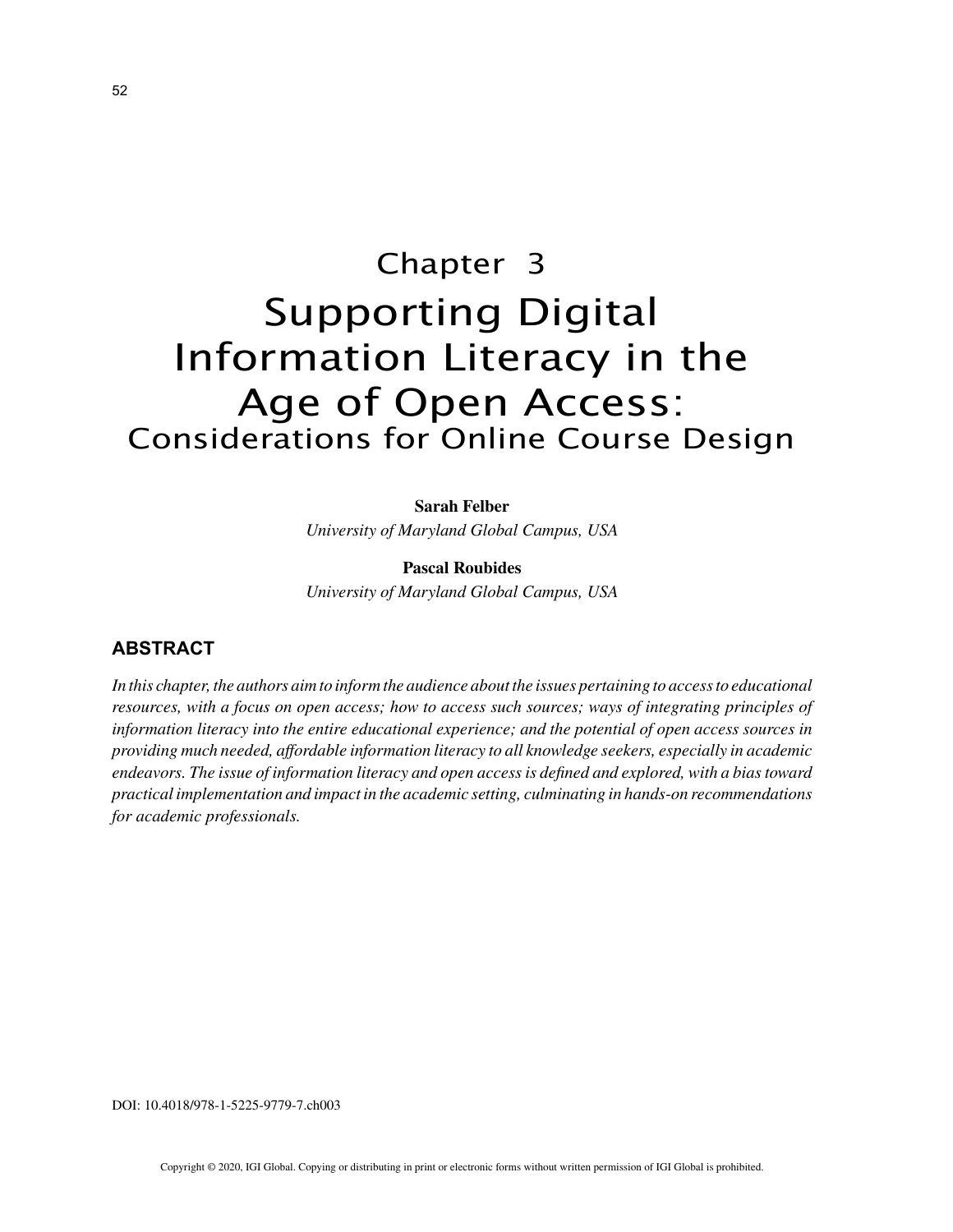# **INTRODUCTION**

Advances in technology have brought about a plethora of benefits in many fields of human endeavor, including in education and learning. Following the trend to infuse more technology in educational settings, educational research has shifted its focus from previously dominant philosophies (behaviorism and cognitivism) to more encompassing ideology (constructivism and connectivism) that promotes the use of technology in creating widely accessible and socially inclusive ubiquitous learning experiences. Based on such changes in the perceptions of how learning takes place, and how content necessary for learning can or should be accessed, different pathways for designing and delivering information have emerged.

With the advent of online platforms specifically created for managing and sharing knowledge and information in the new era, the expected increase in using connected networks for delivering and accessing information has been ongoing for almost two decades. Along with that new paradigm, shifts in the way content is designed and delivered as well as theories supporting these ideas have been constant. Moving rapidly from e-learning to m-learning to ubiquitous learning, both content and access to it seem to have become, in some ways, a hindrance to achieving information literacy in an otherwise digitally connected world.

Regardless of any technologies or their benefits to learning, creating content and enabling prospective learners' access to it has and shall always remain a necessity. Content for the most part has been the mainstay of large commercial publishing companies, and costs of educational and scholarly materials have been on the rise for several decades. Education costs in the United States, for instance, have had a multi-fold increase against the rate of inflation since the early 1980s (Roubides, 2018). New approaches in the development and dissemination of educational and scholarly content have been the goal of new movements, such as the open educational resources (OER) and open access scholarship movements, which contribute to a ubiquitous learning environment by allowing more people access to content without limitations in time and space.

Promotion of and interest in open content, whether in the form of open access scholarship, which is usually funded by public institutions, hence taxpayer money, or in the form of OER, which can be used to develop formal or informal, academic and non-academic learning experiences, have been growing in recent years. While teaching and learning issues surrounding OER have been garnering increased attention (see, e.g. Colvard, Watson, & Park, 2018; Lawrence & Lester, 2018; Winitsky-Stephens & Pickavance, 2018), the spotlight being shined on open access of scholarship (henceforth, *open access*) has often focused on economic viability (see, e.g. Frankland & Ray, 2017; Jack, 2017) and on the perspectives of the producers of such scholarship (see, e.g. Rowley, Johnson, Sbaffi, Frass, & Devine, 2017; Watson, 2018) with little attention given to the impact on learners as consumers of information products.

This chapter will discuss considerations for online course designers who seek to assist learners in meeting the digital information literacy demands created by open access. Online course designers in this context may include anyone who works alone or as part of an online course design team, from instructional designers to subject matter experts or instructors. The chapter includes trends in open access publishing of which online course designers should be aware; discusses of the role of libraries in helping learners obtain open access materials; and proposes the use of the Association of College & Research Libraries' Framework for Information Literacy for Higher Education as a lens for understanding what concepts are important to learners when working with open access materials. The chapter culminates in a summary of recommendations for course designers.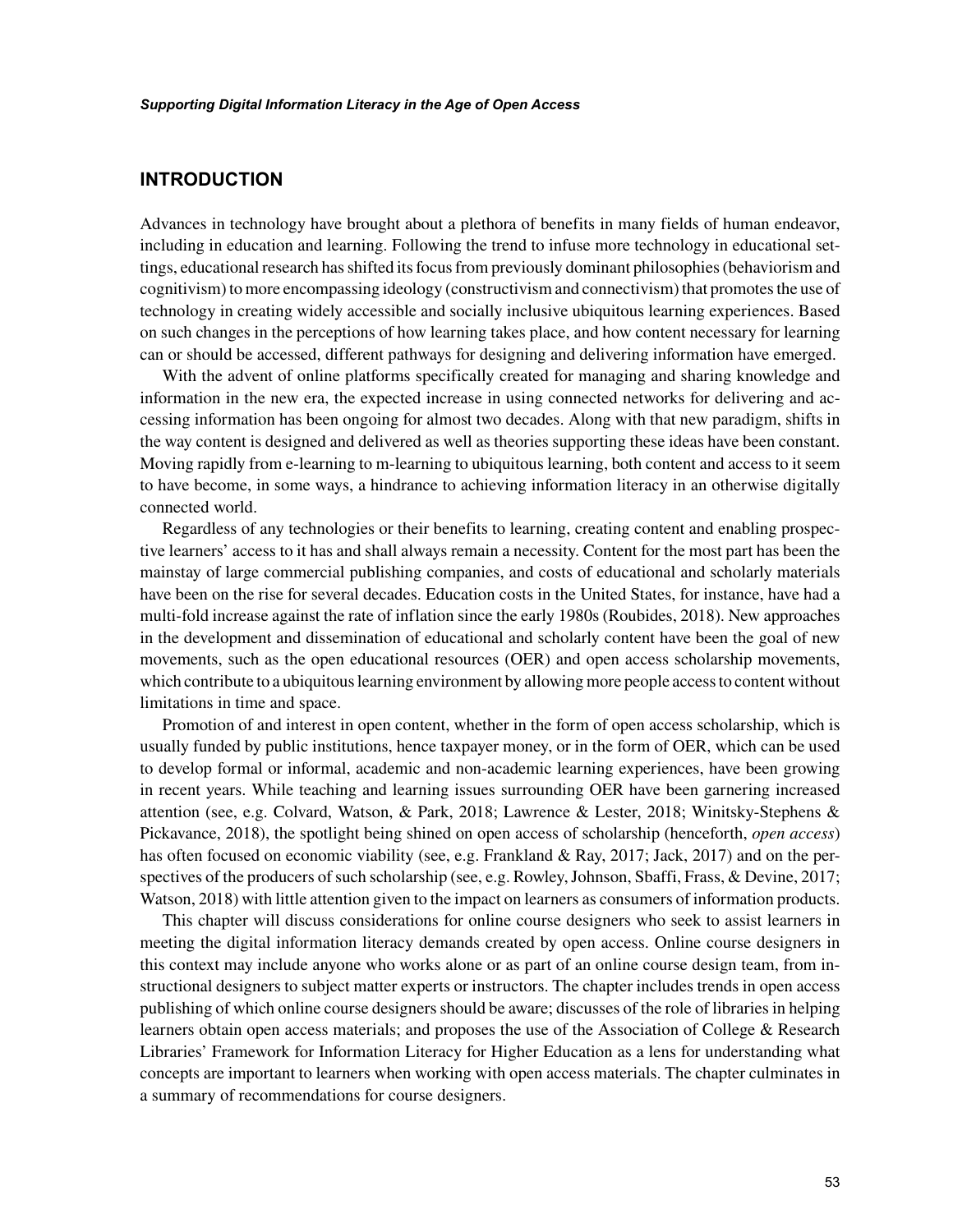# **DIGITAL INFORMATION LITERACY AND OPEN ACCESS: AN OVERVIEW**

Generally speaking, information literacy may be one of the most pressing issues of modern societies in the quest to nurture an informed and educated populace. The rapid expansion of the Internet's reach and coverage has been a boon for the availability of information—but also, unfortunately, for the availability of misinformation. Though educators have long recognized the importance of information literacy, public attention on this issue in the United States reached fever pitch during and after the 2016 presidential election, when accusations of "fake news" took the spotlight.

Since the introduction of the concept of information literacy half a century ago, instruction in this area has become increasingly important at all levels of the educational spectrum. Defined as the ability to locate, evaluate, and use appropriate information for a given purpose, information literacy may be expressly taught in academic writing courses as well as in other subject areas, as learners are guided to evaluate sources for authority, reliability, and relevance. In formal post-secondary learning in particular, part of this instruction is often focused on articles found in academic journals, sources to which learners may have had little to no prior exposure, but that are held up as a higher standard of being able to provide credible, in-depth information.

As consumers of information increasingly find that information—including scholarly sources—in electronic form, the term *digital literacy* has often been used when discussing the skills and abilities needed to navigate information created, stored, and accessed digitally. Given competing views of the relationship between information literacy and digital literacy (Cordell, 2013; Jarson, 2015), in this chapter, the term *digital information literacy* is used to refer to information literacy skills for a digitally connected world.

Facilitated by the affordances of digital technologies, the open access movement has arisen largely in response to the concern voiced by many in academia about handing over control of their intellectual work to for-profit enterprises (Maternowsky, 2009) and the view of knowledge as a public good (Verschraegen & Schiltz, 2007). The cost of such sources of information and knowledge from commercial publishers has been growing at a rate far exceeding the general rate of inflation, and despite early expectations, digitization has not eased the financial burden (Wenzler, 2017). A recent survey of the costs of academic journals showed that journals in many disciplines had average annual journal subscription prices of over \$2000 (Bosch & Henderson, 2016). At these prices, libraries are forced to limit their collections, and even a single subscription is out of reach for many individual knowledge seekers.

The public funding of scholarly work further strengthens arguments for open access (Kimbraugh  $\&$ Gasaway, 2016). In many cases, the public must buy from commercial publishers the same research that its own tax contributions have funded through grants and salaries at public institutions. As concern for the cost and fairness of access grows, so does interest in publishing scholarly work through open-access venues. Increasingly, funding agencies require that research output they fund be published in open access venues.

The term *open access* refers to the ability of the public to freely access and use materials. The influential Budapest Open Access Initiative (2002) defines open access as

*free availability on the public internet, permitting any users to read, download, copy, distribute, print, search, or link to the full texts of these articles, crawl them for indexing, pass them as data to software, or use them for any other lawful purpose, without financial, legal, or technical barriers other than those inseparable from gaining access to the internet itself. (para. 3)*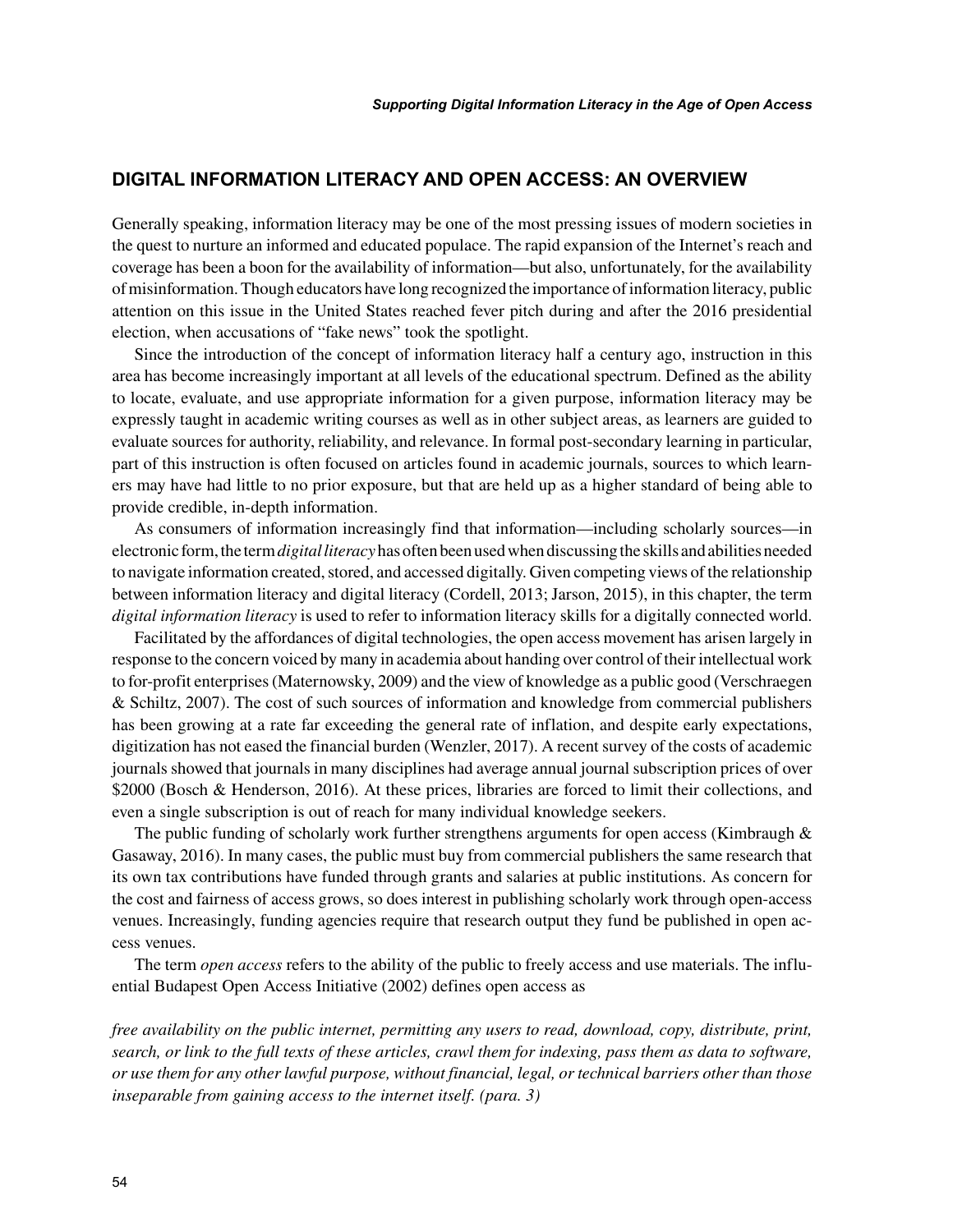Their definition alludes to the affordances of internet technology to make materials accessible, and it requires the granting of permission for a broad range of uses, thereby distinguishing open access from a model that simply makes material available on public library shelves. Though the free nature of open access materials generally receives the most attention, an interesting aspect of the definition is that it relies on users' ability to reuse open access materials, an issue that will be revisited later in this chapter.

It is important to note, as well, that various types of materials can be open. Though the term *open access* on its own is generally reserved for research output, like journal articles and monographs, OERs are also becoming more popular and important in the instructional design and delivery of academic courses, especially in the online environment. These resources include textbooks, lesson plans, media, software, and even full academic courses. Also of interest is the growth of serious academic dialogue on blogs and social networks. Once viewed as being of little worth for academics and research, these venues are now entering the academic and scholarly conversation, amid the climate of online openness. The work of distance education researcher Tony Bates provides a nice example of both OERs and scholarly conversation via blogging. During the process of writing his open textbook, *Teaching in a Digital Age*, Bates (2015) posted chapter drafts on his blog (http://www.tonybates.ca/), generating public conversation among the very scholars whose work his book covered, as well as other blog visitors. Though this chapter focuses primarily on scholarly publication, similar questions can be raised about awareness, discovery, and appropriate use of OERs, blogs, and the various other open materials that are bursting onto the scene.

The proliferation of open-access scholarly materials is clearly a step in the right direction for making high-quality sources of information available to and usable by all, for ubiquitous learning experiences, but it also places increased demands on learners for digital information literacy. Open access means that knowledge seekers have more places to look for sources and additional issues to consider when evaluating sources. Learners must be guided in the identification and evaluation of sources, as selecting appropriate sources will be crucial both within and beyond the virtual classroom. Yet learning professionals may, themselves, be in the process of navigating the rapidly changing landscapes of open access and digital information literacy. Accordingly, the next section describes trends in open access publishing of which online course designers should be aware.

## **SCHOLARLY SOURCES GOING OPEN**

At the most fundamental level, online course designers who wish to help learners make use of scholarly sources must know where to find them. Open access is bringing changes to the nature of this task, making scholarly sources more ubiquitous; this section describes these changes.

The  $21<sup>st</sup>$  century has seen online overtake print as the primary way to access scholarly sources (Marks & Janke, 2012; Prabha, 2007). The digitization of resources has many advantages, among them the ability of users to access resources at any time and any place, and of multiple users to access a resource simultaneously. But digitization may also present a barrier to access, in that print materials on library shelves tend to be publicly available, whereas digital materials accessed through library databases tend to be password protected, to protect the financial interests of publishers. Accessing scholarly journals without the support of a library is also not a viable option for most; despite early speculation that digitization would reduce costs, that result has not been obtained (Marks & Janke, 2012). Digitization without openness, therefore, is limited in its ability to provide content to anyone, anywhere, at any time.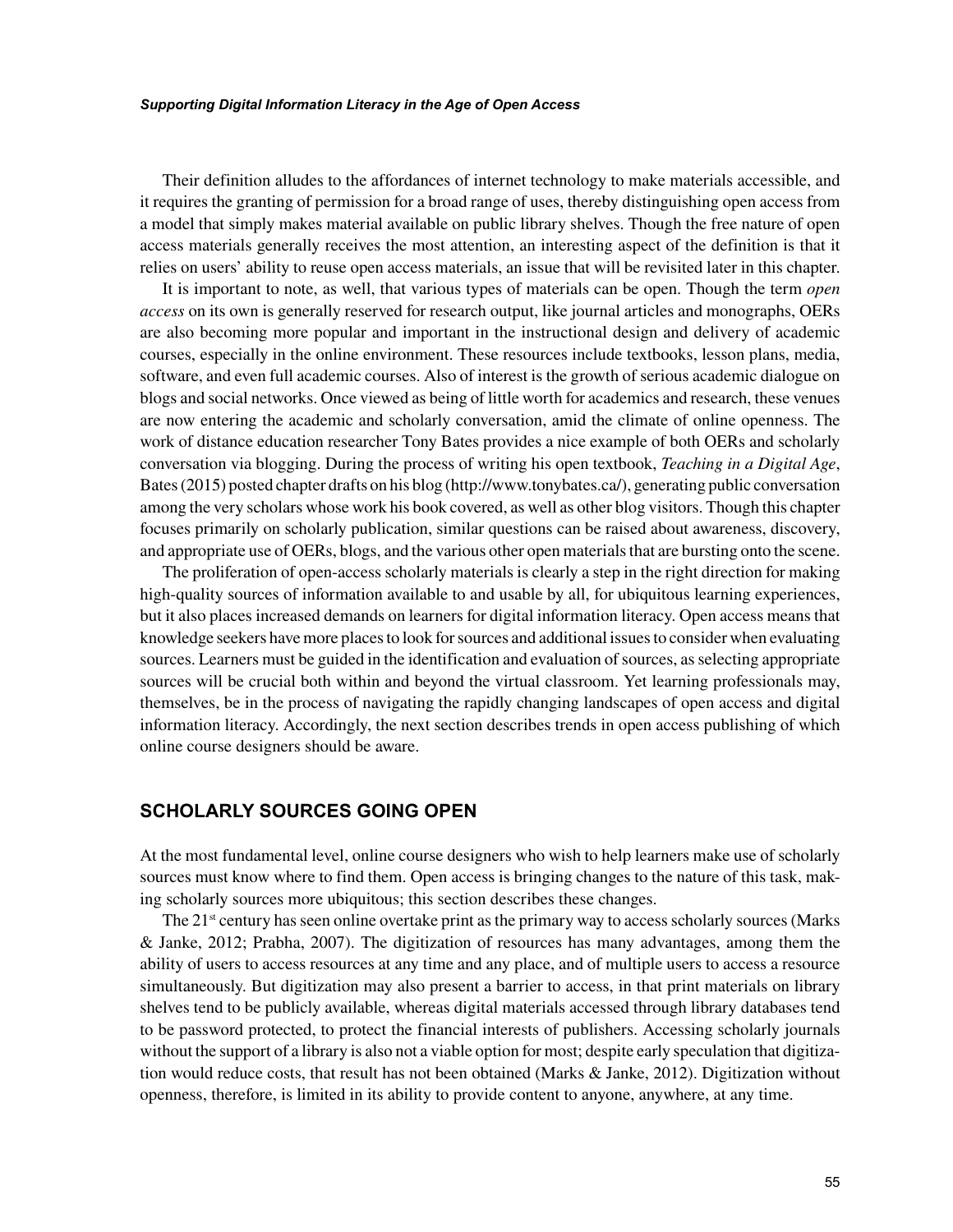Traditional information literacy instruction may, in fact, reinforce the idea that scholarly content is not fully available to all. This instruction may rightly stress the importance of scholarly journal articles based on the qualifications of their authors, the degree of reliability supported by the peer review process, their depth of information, and their ability to bring learners into the scholarly conversation of a field. Part of this instruction often includes a sharp distinction between scholarly articles sourced through a library database, and websites or items found on the "free web." Items on the free web, learners are taught, have to be more carefully examined to determine their degree of authority, reliability, and coverage. In essence, the message is that the "best" sources are not likely to be free.

There has been pushback against this tendency for instructors to emphasize categorization of sources by where and how they are published, even independent of the open access movement. Wiebe (2012) expresses frustration as a librarian working with students who are given assignments with requirements for certain types of sources in certain numbers (e.g. at least two scholarly journal articles, no more than one website, mix of print and online sources). Wiebe argues that this "checklist" approach stifles the critical thinking required to assess sources based on their individual merits and appropriateness for a particular assignment and topic.

The open access movement, while making scholarship more universally available, also makes learners' task of identifying appropriate scholarly sources more challenging by changing much of what used to be true about where to find scholarly work. To be sure, many articles are still published in traditional commercial journals (also called toll-access journals) and accessed through library databases or, for a fee, on journal websites. Increasingly however, scholars, unhappy with ceding their intellectual property rights to publishers, are turning to other models and publishing in other venues. Scholarly sources can be found in more places than ever before.

#### **Self-Archive, Green, Gold, Platinum**

One option for making scholarly work open access is to publish in a toll-access journal, but self-archive the work, making it available to the public for free. This method, called green open access, requires that the copyright agreement with the journal publisher allow for self-archiving. Authors may self-archive in a variety of ways. These can include depositing works in institutional repositories, created by institutions to house the work of their academic communities, or in disciplinary repositories, created by scholars or organizations within a discipline for the same purpose. Authors may also choose to place their work on personal websites or social networking sites like academia.edu or ResearchGate.

A second alternative to toll-access journals is gold-access publishing. In the gold-access model, journals publish works that are freely accessible to the public. The cost of publishing in gold open access journals may be covered by article processing fees charged to the author, who can sometimes pass on expenses to their employing or grant-funding institutions (Solomon & Björk, 2012). Some journals publish only open-access articles, while others take a hybrid approach, giving authors the choice of toll access publishing or open access publishing for a fee.

Platinum open access is now sometimes being recognized as a different publishing model from gold open access. In this view, the term "gold open access" refers only to journals with author processing charges for open access, while "platinum open access" is used for journals that are completely open access without author processing charges (Beall, 2012). Funding for platinum open access journals may come from a sponsoring foundation or agency.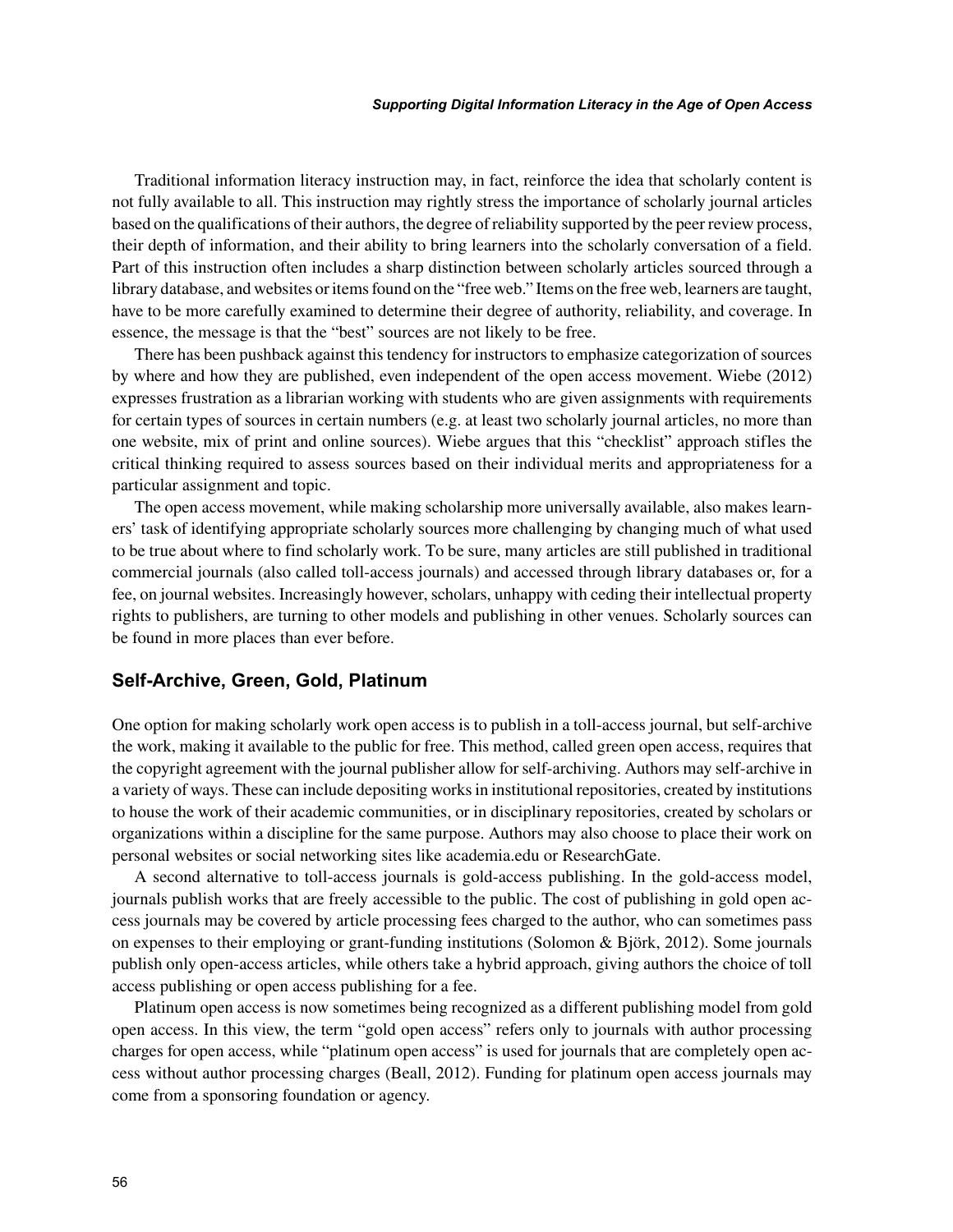## **Peer Review**

A key feature signaling reliability of scholarly work is peer review, making it important to understand the role of peer review in open access publishing. Typically, institutional and disciplinary repositories have no peer review requirements; work archived there may include pre-prints or post-prints of journal articles that have undergone the peer review process, or they may be unreviewed (although new models in open peer review are emerging—see Pandelis et al., 2017). The same goes, of course, for articles posted on personal websites and social networking sites. Open access journals typically incorporate peer review, but the character of the peer review process can vary widely (Wicherts, 2016); readers unfamiliar with a particular journal should be prepared to investigate its publishing standards.

Of particular concern are the so-called "pay-to-publish" journals. Though many open access journals charge article processing fees to cover publishing expenses, the term "pay-to-publish" is generally reserved for journals with predatory practices. These journals have low standards of quality, making publishing decisions based on receipt of a fee. They may have the appearance of a peer review process, but this process is either non-existent or not of the rigor that one would expect from a well-respected journal (Harzing, & Adler, 2016). It can be difficult to identify a pay-to-publish or predatory journal, but some authors, including Harzing and Adler (2016) and Shamseer, et al. (2017) have put forth criteria for consideration.

## **Awareness**

Those involved in the course design process certainly cannot help guide learners in an understanding of open access unless they are aware of it themselves. A number of studies have found limited awareness of open access publishing on the part of college and university faculty, though there is variation from one location or discipline to another, and overall awareness seems to be increasing. In a 2007 University of California survey, almost two thirds of faculty respondents reported that they were unaware of, or had little knowledge about, open access journals (University of California, 2007). Several years later, in a study of business faculty, Hahn and Wyatt (2014) found that nearly 50% were unaware of open access journals in their fields. The type of institution can play a role as well. Kocken and Wical (2013) report on their survey of faculty at a small liberal arts university, in which over 50% were unaware of open access journals in their fields, and in fact, over 20% did not have even a basic understanding of what open access was. More encouragingly, in a study of Texas A&M University faculty across disciplines, Yang and Li (2015) found that 88% of faculty were aware of an open access journal in their field. Xia's (2010) meta-analysis determined that, overall, faculty awareness of open access has been increasing since the mid-1990s and was expected to continue increasing.

Instructional designers and librarians involved in course design may wish to explore open access resources with faculty and subject matter experts, as the availability of open access resources and awareness level of team members cannot be taken for granted.

Course designers' awareness is the first step in helping learners build information literacy as open access grows. In addition, online libraries play a very important role in helping learners work with the variety of sources that are available. The role of libraries is the subject of the next section.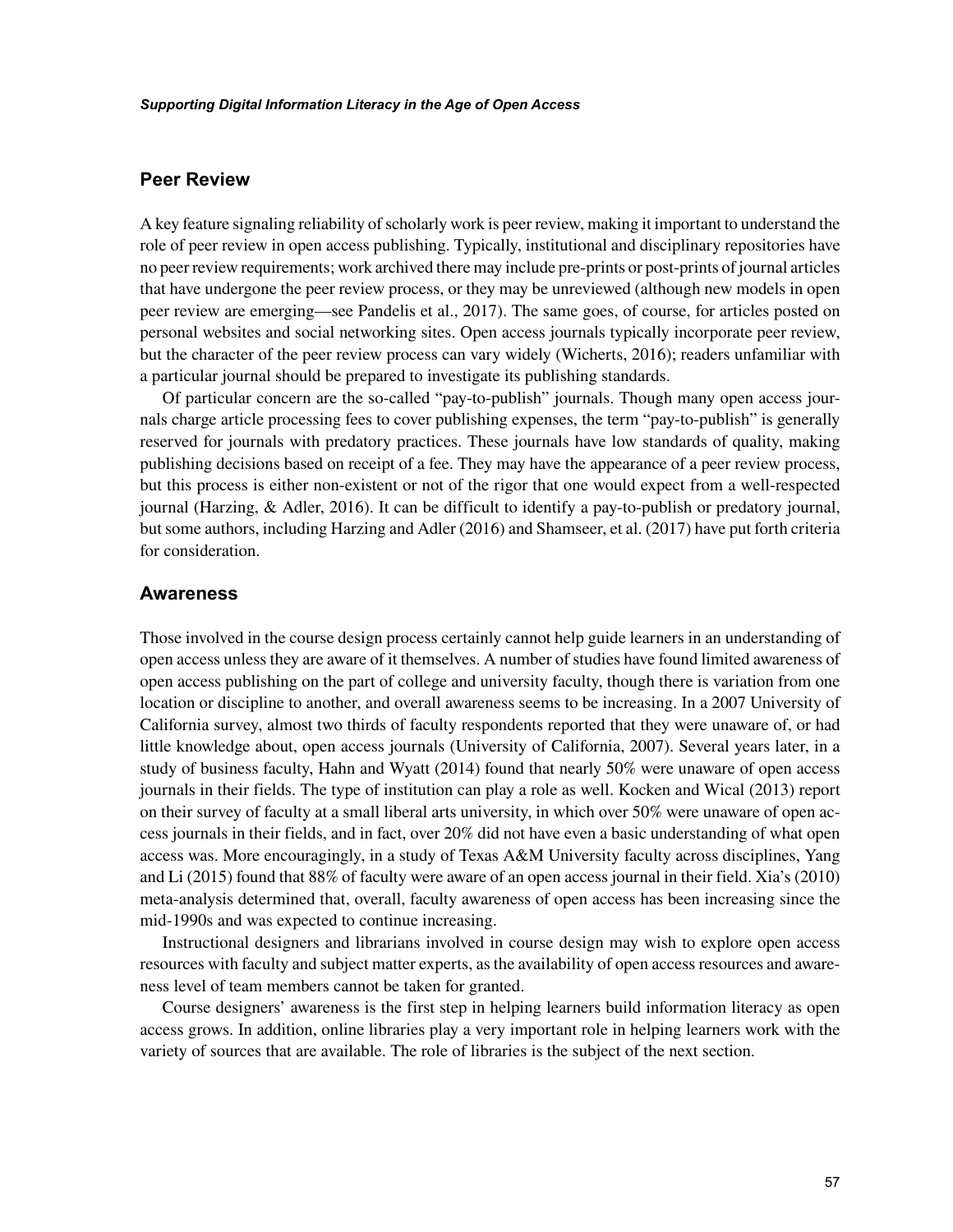# **THE ROLE OF LIBRARIES WHEN SCHOLARLY SOURCES GO OPEN**

Online course designers should consider what role their institutional library might play in supporting learners' use of open access materials and development of digital information literacy. Given that a major role of libraries in the toll-access model is to arrange for the purchase of materials and supply them to users, one might ask whether the open access movement could, at some point, contribute to the obsolescence of libraries. At this point, that appears unlikely. Open access, in fact, presents new and interesting challenges in information management, and online libraries especially have a strong role to play in helping online instructors and learners identify and obtain appropriate resources. These components involved in bringing to users the materials they need have been called discovery, "the process of finding things on a topic," and fulfillment, "the process of acquiring things that have been discovered" (Fons, 2016). Martin (2010) calls libraries' efforts to help with the discovery and fulfillment of open access materials "a value-added service for patrons." Though perhaps the aforementioned "patrons" (library users) could get to these materials on their own, libraries can make the process faster and easier, while also providing education on working with open access sources.

There are various discovery methods that individuals try on their own when looking for information on a given topic. For many learners, the most common tool—and maybe even the only tool—used is the Google search engine (Connaway, White, Lanclos, & Le Cornu, 2013; Marks & Janke, 2012). When open access materials are discovered in this way, the discovery process can sometimes lead seamlessly to fulfillment, without the intervention of a library. But evaluation and selection of sources remain an important part of what the user must accomplish, and libraries have a role to play here.

Although Google is often an effective discovery tool, appearance of a source in Google search results depends upon a variety of factors. Google helps this process along through its indexation of scholarly material in Google Scholar, and through guidance for improving the likelihood that open access materials will appear in search results (Google Scholar, n.d.), but if open access databases are not in compliance with the guidelines, it may be more difficult for users to find open access materials via Google search. Libraries can provide another avenue for discovering these items by identifying good sources of open access materials and including them among the resources learners can find through the online library portal. There are multiple ways that this can occur. Many of the databases to which libraries subscribe, such as ScienceDirect, index some journals that have moved to an open access model. Libraries can also link to open access collections like PubMed Central. In addition, libraries can elect to facilitate search of open access databases through aggregators like EBSCO Discovery Service, which allow interested readers or researchers to search across multiple databases at once. Overall, assisting in discovery of open access materials is a challenge for libraries, which employ a variety of strategies. In the future, more consistent use of metadata on open access materials could help libraries with this task (Bonn, 2015; Bulock, Hosburgh, & Mann, 2015).

Discovery and fulfillment of open access resources is often one integrated process, but this is not always the case. Sometimes users discover citation information only, and still need to figure out how to access the resource. With open access materials being found in so many different locations, including journal websites, institutional and disciplinary repositories, personal websites, and social networking sites, fulfillment can be a challenge. Though all readers can access these materials (given access to the internet), not all have the ability or inclination to locate them.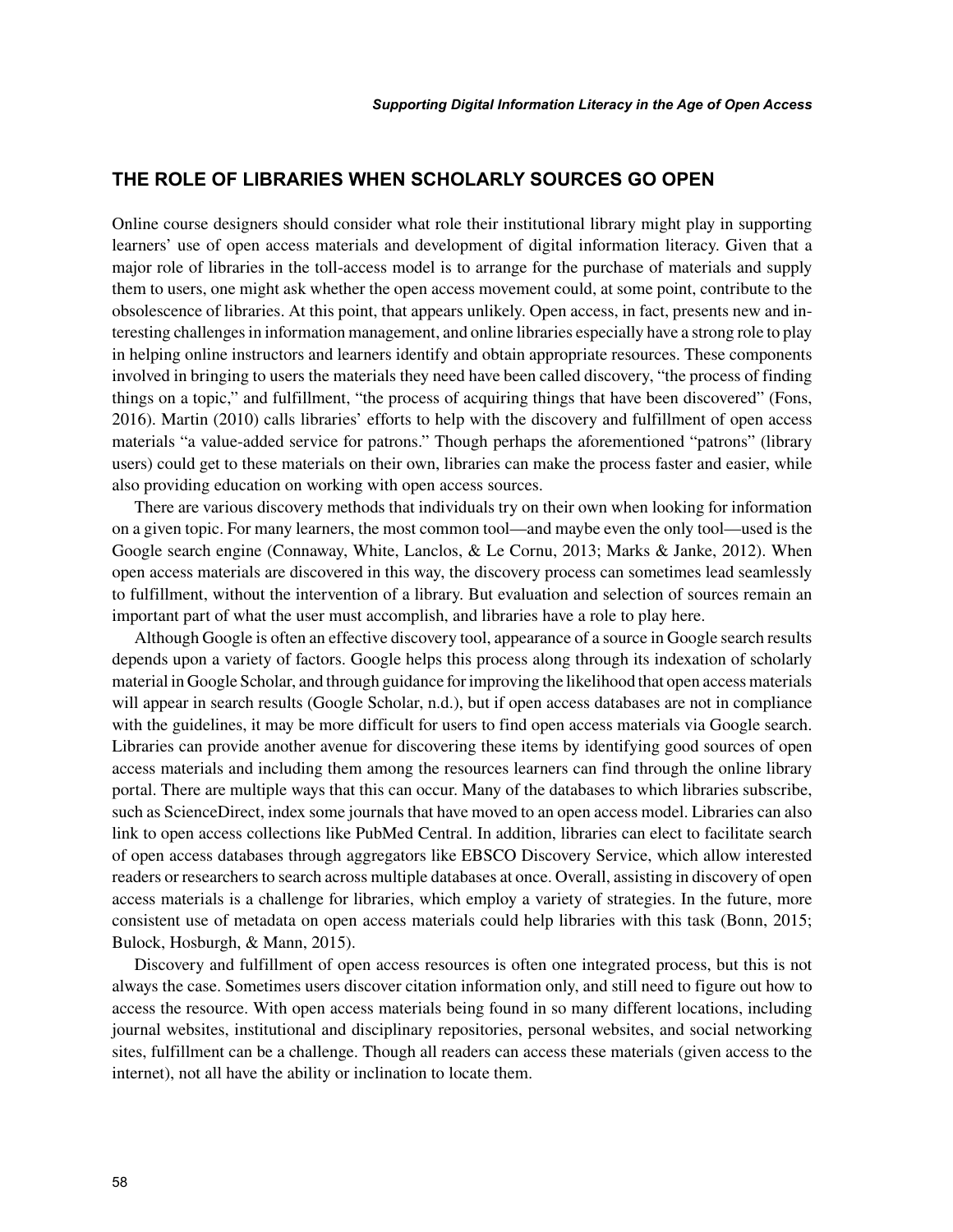Libraries' use of link resolvers has been one way to address the problem of fulfillment. Link resolvers are tools that take as input certain information about a source and use that information to match a target URL, which may change over time (Younghusband, 2005). Libraries can include databases of open access materials among those targeted by their link resolvers, thereby easing the task of fulfillment for their users.

One especially notable use of link resolvers is with Google Scholar, which combines the ease of a Google search with a focus on scholarly sources. By using a link resolver integrated with Google Scholar, libraries can help interested readers or researchers to quickly retrieve sources found through Google scholar, whether open access or non-open library holdings.

Libraries also assist with fulfillment by offering interlibrary loan (ILL) services. Through ILL, libraries obtain and deliver materials that are not in their own holdings. Libraries have been observing a contraction in ILL requests in recent years, a change due, in part, to the growth of open access (McGrath, 2015). However, so far ILL remains relevant and is even used in connection with open access. McGrath (2014) responds to the idea that the expansion of open access will lead to the death of ILL, listing a number or reasons that ILL will survive. One reason is that green open access publishing often involves an embargo period, a waiting period between publication and the author's ability to selfarchive. If the journal in question is not in the library's holdings, then ILL requests to access articles during the embargo period can be made. Citing Bennett (2012), McGrath observes that libraries may even choose not to subscribe to certain green open access journals, instead preferring to rely on ILL during the embargo period, after which those interested can be referred to the self-archived copy of an article. Another reason McGrath gives for the use of ILL with open access materials is that users may have difficulty finding what they are looking for. Baich (2015) echoes this point, arguing that users are willing to forego the speed of locating open access materials themselves for the ease and convenience of making ILL requests. She found that borrowing requests for open access materials at a large public university increased every year from 2010 to 2013.

While learners may consult libraries for assistance, they can also be expected to do much of their searching on their own. It is especially important that they develop the ability to do so in preparation for lifelong learning experiences that may occur without institutional support. Course designers may find value in using the Framework for Information Literacy for Higher Education as a lens for examining the digital information literacy concepts that will be important for learners to master and take with them beyond their formal education.

# **OPEN ACCESS THROUGH THE LENS OF THE ACRL FRAMEWORK**

In 2015, the Association of College & Research Libraries (ACRL) introduced its Framework for Information Literacy for Higher Education, replacing its previous guidance from the year 2000. The new framework focuses on integrating principles of information literacy into the entire educational experience, with the learner's critical thinking and inquiry as prominent aspects of the framework.

For course designers seeking to develop learners' digital information literacy, the framework can provide a guide to the concepts that will be important for learners in working with open access materials. They can thus help learners prepare to develop the related dispositions and engage in the related practices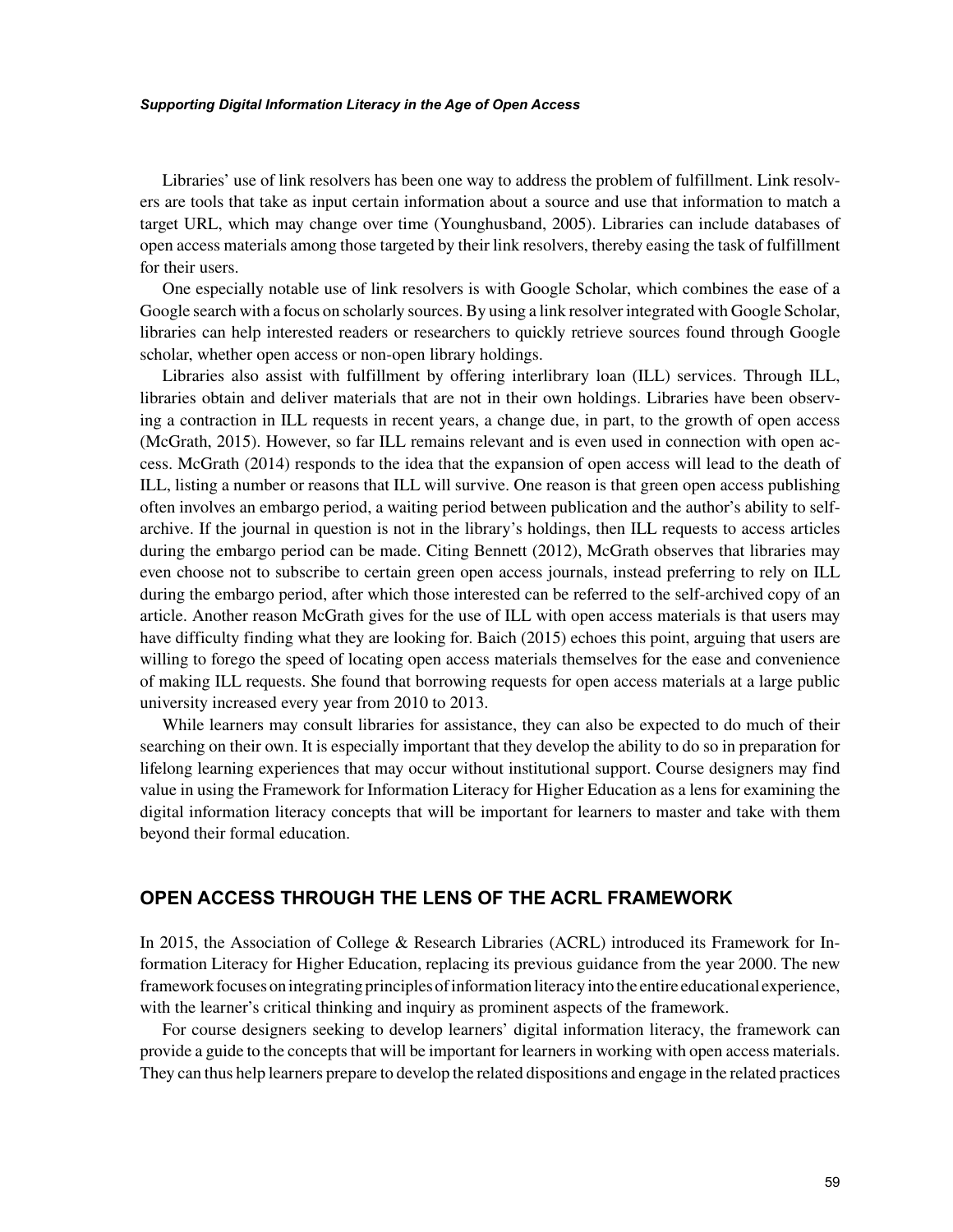in lifelong ubiquitous learning experiences. The framework is presented as six frames, each including a core concept along with related knowledge practices and dispositions, with four having clear relevance to working with open access materials.

# **Authority is Constructed and Contextual**

This frame discusses the importance of understanding what leads to the recognition of authority within a given domain. Connections can be found between open access and several of the knowledge practices in this frame:

- Learners should "use research tools and indicators of authority to determine the credibility of sources, understanding the elements that might temper this credibility" (ACRL, 2015, p. 4). When searching a library database, it is often possible for a learner to limit search results to scholarly journal articles. Open access materials, however, are often located and accessed outside of library databases, requiring other means to determine authority and credibility.
- Learners should "recognize that authoritative content may be packaged formally or informally and may include sources of all media types" (ACRL, 2015, p. 4). This practice suggests a questioning of the very system by which academia traditionally measures the value of scholarly work. Open access represents just one way in which authors can step outside the conventional expectations of scholarship. Learners may be encouraged to consider whether and how the dominant publishing model lends value to scholarly material. (For related discussion, see Beilin, 2015.)
- Learners should "understand the increasingly social nature of the information ecosystem where authorities actively connect with one another and sources develop over time" (ACRL, 2015, p. 4). The climate of openness has encouraged ongoing and public idea exchange and knowledge construction among scholars, for example as in blogs, as previously discussed. Learners should recognize that conversations among experts may be encountered on the open web, and recognize the relationship between these conversations and peer-reviewed, published work.

The issue of developing sources over time leads directly to the next core concept of the framework.

# **Information Creation as a Process**

This second frame relates to the understanding that sources are created through varying processes, and that some processes may be better aligned with particular information needs than others. Two knowledge practices stand out as particularly relevant to open access:

- Learners should "articulate the traditional and emerging processes of information creation and dissemination in a particular discipline" (ACRL, 2015, p. 5). Open access is a driving force in new processes for creating and disseminating information.
- Learners should "recognize the implications of information formats that contain static or dynamic information" (ACRL, 2015, p. 5). Whereas traditionally published articles are static, some types of open access materials are dynamic in their content or availability. For example, authors may post papers online before publication, remove them during the peer review process, and later put up post-prints in an open access format.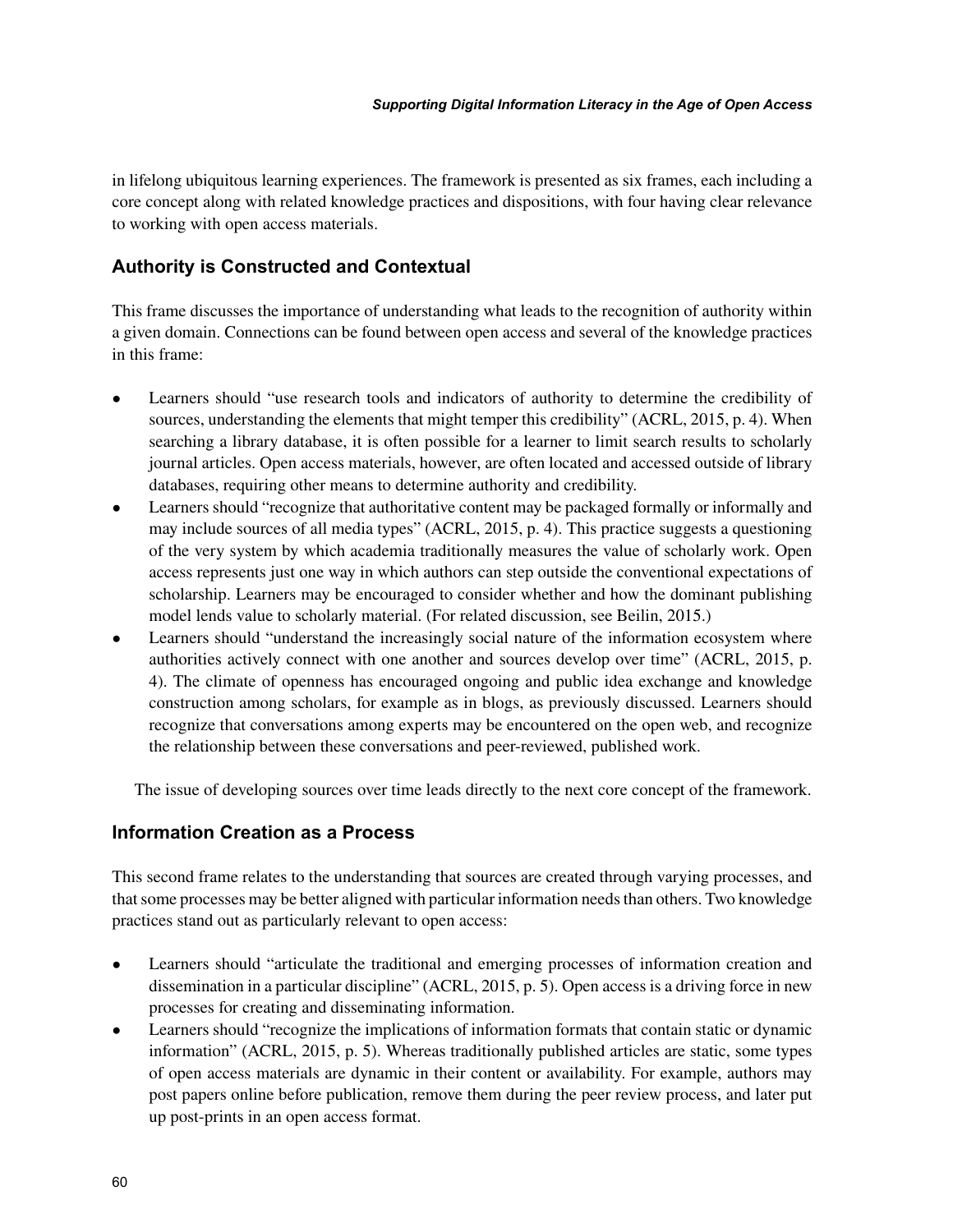# **Information Has Value**

The connection here to open access is that it is precisely because of the value of information that access to it is important. It can be difficult to discern the value of various information sources when there is so much, and such varied, freely available information. Several of the knowledge practices in this frame have clear connections with open access:

- Learners should "understand that intellectual property is a legal and social construct that varies by culture" (ACRL, 2015, p. 6). Publishing practices are central to the question of who controls access to and use of information resources.
- Learners should "articulate the purpose and distinguishing characteristics of copyright, fair use, open access, and the public domain" (ACRL, 2015, p. 6). This is the one direct mention of open access in the framework. The ACRL recognizes that open access is a significant part of the information landscape and that learners should be aware of its existence and features.
- Learners should "recognize issues of access or lack of access to information sources" (ACRL, 2015, p. 6). When attending a school that has a library with access to full text databases and interlibrary loan services, learners have privileged access to scholarly information. By recognizing this, they can learn the value and importance of open access.

# **Searching as Strategic Exploration**

The idea here is that learners must develop the skills to find the information they need – using a process of discovery to find sources on a topic and to explore beyond their initial ideas on a topic. This last portion of the ACRL framework breaks the discovery process into component skills, and connections are evident between several of these skills and open access:

- Learners should "match information needs and search strategies to appropriate search tools" (ACRL, 2015, p. 9). As we've seen, open access has the effect of broadening the range of search tools for scholarly materials. While library databases have long been recognized as a preferred tool for this purpose, the increase in open access has brought with it increased usefulness for alternate strategies, including use of Google Scholar and other search engines.
- Learners should "understand how information systems (i.e., collections of recorded information) are organized in order to access relevant information" (ACRL, 2015, p. 9). Lower-level learners can first be introduced to the idea of articles published in journals and indexed in databases, as well as open access articles collected in various online repositories. As learners move into more advanced studies, they become familiar with the particular journals, databases, and repositories crucial to their fields of study.
- Learners should "use different types of searching language (e.g., controlled vocabulary, keywords, natural language) appropriately" (ACRL, 2015, p. 9). Learners are most likely accustomed to using something akin to natural language search when using Google, and they are taught specialized search techniques, such as keywords and Boolean operators, when searching library databases. To maximize their success in locating open access sources via Google Scholar and other open search tools, they may need to apply many of the same specialized search techniques used with library databases.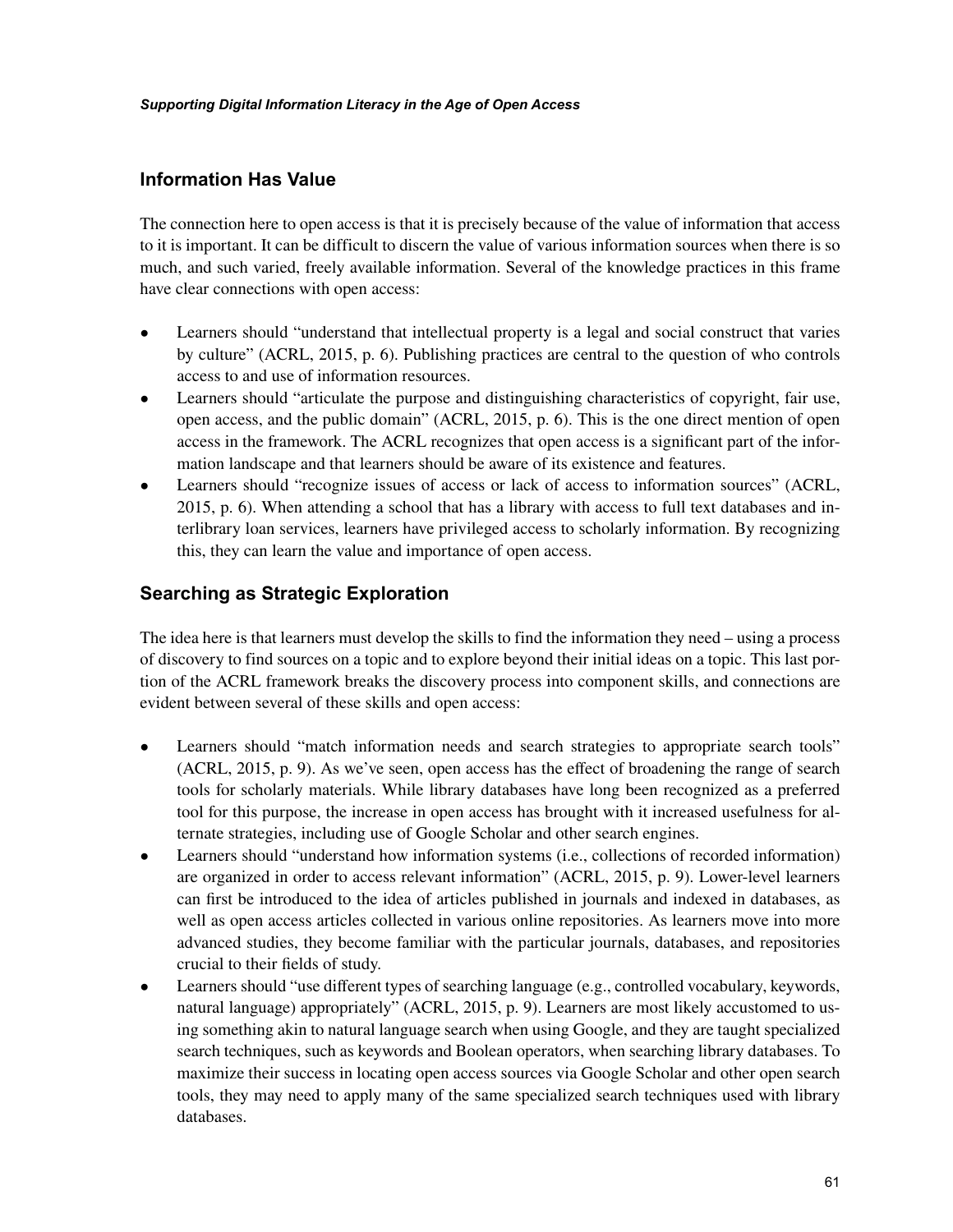So far, the focus has been on how learners locate, evaluate, and understand information, but learners are also users and emerging creators of information. Thus, questions of copyright and reuse are important, and these are issues that are deeply intertwined with open access. All widely used definitions of open access, including that of the Budapest Open Access Initiative (2002), specify that a strict definition of open access requires materials not only to be freely accessible, but also to be freely available for copying and reuse. Many authors license their open access materials with Creative Commons or other licenses that guarantee reuse, but the presence or absence of reuse restrictions is not always so clear. Some authors may release their work without specifying whether reuse restrictions apply, and some publishers claiming to offer open access do, in fact, place restrictions on reuse (Hrynaszkiewicz & Cockerill, 2012). Though it may be difficult to guide learners through this issue, exploring the ambiguities of reuse together with learners is one way of bringing them into the fold of current scholarly conversation.

# **SUMMARY OF RECOMMENDATIONS FOR COURSE DESIGNERS**

This section summarizes recommendations for the design of online course designers that support digital information literacy with consideration for open access.

# **Join Forces With the Library**

Course designers should maintain a relationship with their institution's library and understand the library's approach to helping users work with open access materials. An institutional library offers crucial support, not only for learners, but for course designers as well. Librarians are typically more than willing to work with course designers on their own understanding of resources and on developing ways to work with learners. Course designers can use this list of questions as a starting point for developing and maintaining a productive relationship with the library:

- Is there a library liaison for my department, and if so, who is it?
- In what ways does the library work with learners to promote (digital) information literacy? Is there a library course for learners? Does my institution use embedded librarians? Are there online tutorials to help learners find and evaluate sources?
- In what ways does the library work with course designers and instructors to promote (digital) information literacy? Are there workshops available?
- How does the library support users in finding open access materials? Are open access databases searchable through the online library portal?

# **Stay Informed**

As discussed above, awareness of open access, though increasing, remains variable. It is important for course designers to cultivate their own awareness of issues surrounding open access, both general and discipline-specific.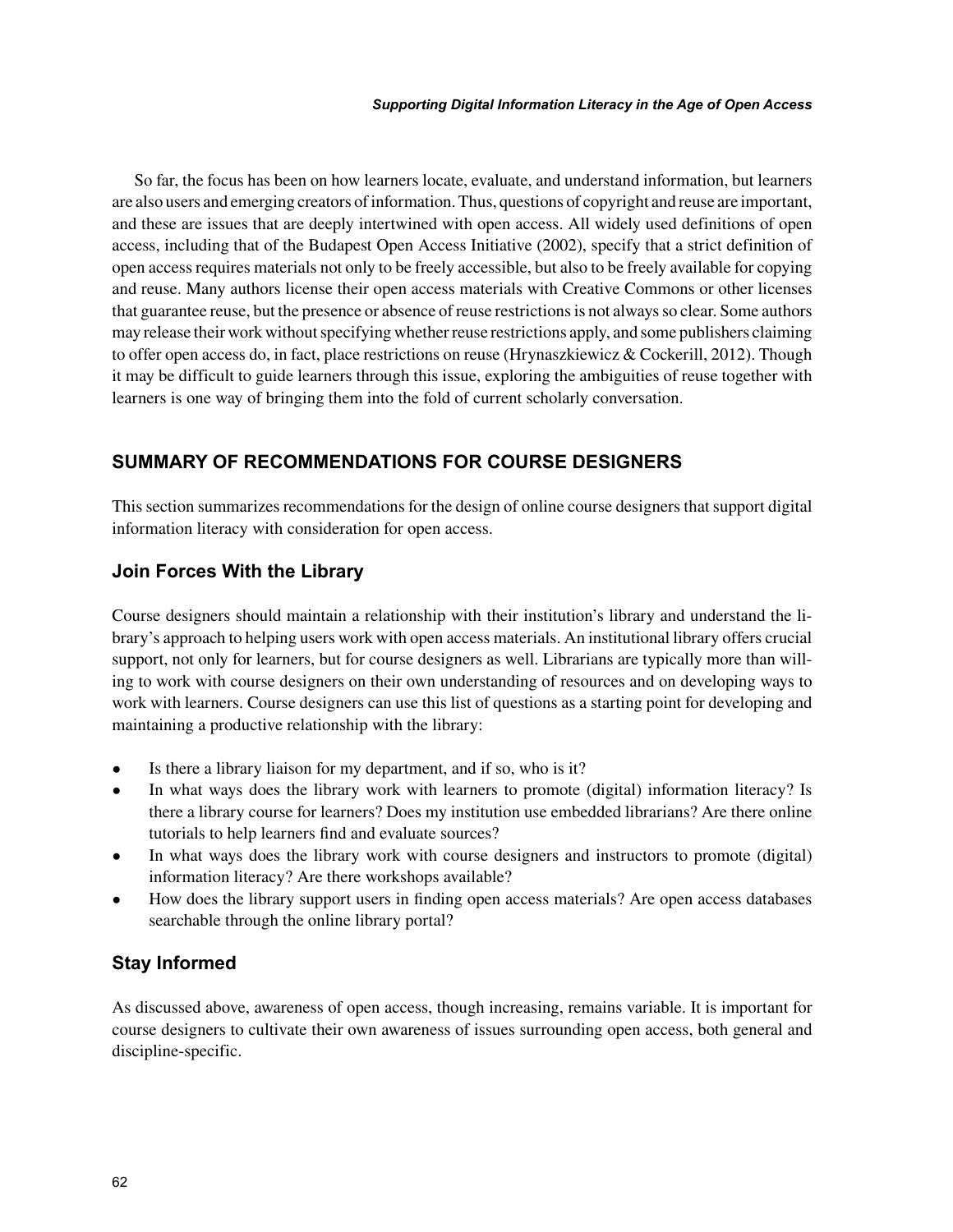Course designers and other academic personnel can cultivate their own awareness of open access by following higher education media sources like *Inside Higher Ed* (https://www.insidehighered.com) and *The Chronicle of Higher Education* (http://www.chronicle.com), each of which publishes frequent news and commentary about open access and other pertinent issues. They can also participate in workshops and webinars offered by their institutions' libraries or by outside organizations.

In addition to maintaining general knowledge about open access, course designers can also build the knowledge and awareness they share with learners by keeping abreast of publishing trends and attitudes toward open access in the disciplines for which they design courses. The role and perception of open access can vary widely from one discipline to another; understanding the climate for open access in one's discipline is part of expertise in the discipline's knowledge practices. The examples below briefly illustrate some of the diversity that is found in the open access landscapes of various disciplines:

## **Chemistry**

Many science fields have been leaders in open access, but chemistry has somewhat lagged behind other fields like biology and physics in this regard (Wilson & Humphrey, 2017). Chemistry publications come with some of the highest subscription costs (Bosch & Henderson, 2016), making open access particularly important. In addition, agencies funding research may require open access. For example, the National Institutes of Health (NIH) Public Access Policy of 2008 specifies open access requirements for federally funded research (Pence & Losoff, 2011), and the Bill & Melinda Gates Foundation has strict open access requirements for its funded research (Bill & Melinda Gates Foundation, 2017). Recent years have seen several chemistry journals move to open access models; while some of these show promise as well-respected publications, reputation and impact factor of open access journals in comparison to traditional toll access journals remains a concern (Wilson & Humphrey, 2017).

#### **Linguistics**

The field of linguistics has experienced a forceful move into open access publishing during the 21st century. Grassroots efforts by linguists have strongly supported open access publishing, and prominent journals and organizations have taken corresponding action. The professional organization Linguistic Society of America (LSA) has made changes to its publishing practices, introducing a new platinum open access journal and meeting green open access standards for its other publications (LSA, 2013). In another notable move, the editorial board of the journal *Lingua* resigned en masse after a disagreement with the publisher, Elsevier, about open access policies (Wexler, 2015). This is an interesting situation because Elsevier was running *Lingua* as a hybrid open access journal with article processing fees (APCs) charged to authors. Linguists are less likely to have access to funding that covers APCs than authors in the hard sciences, making Elsevier's open access option out of reach for many. After their resignation, the former editorial board of Lingua went on to found a new platinum open access journal, *Glossa*. The commitment of these editors to open access has led to the exploration of alternative funding mechanisms so that high-quality research can be freely disseminated and used without cost to authors.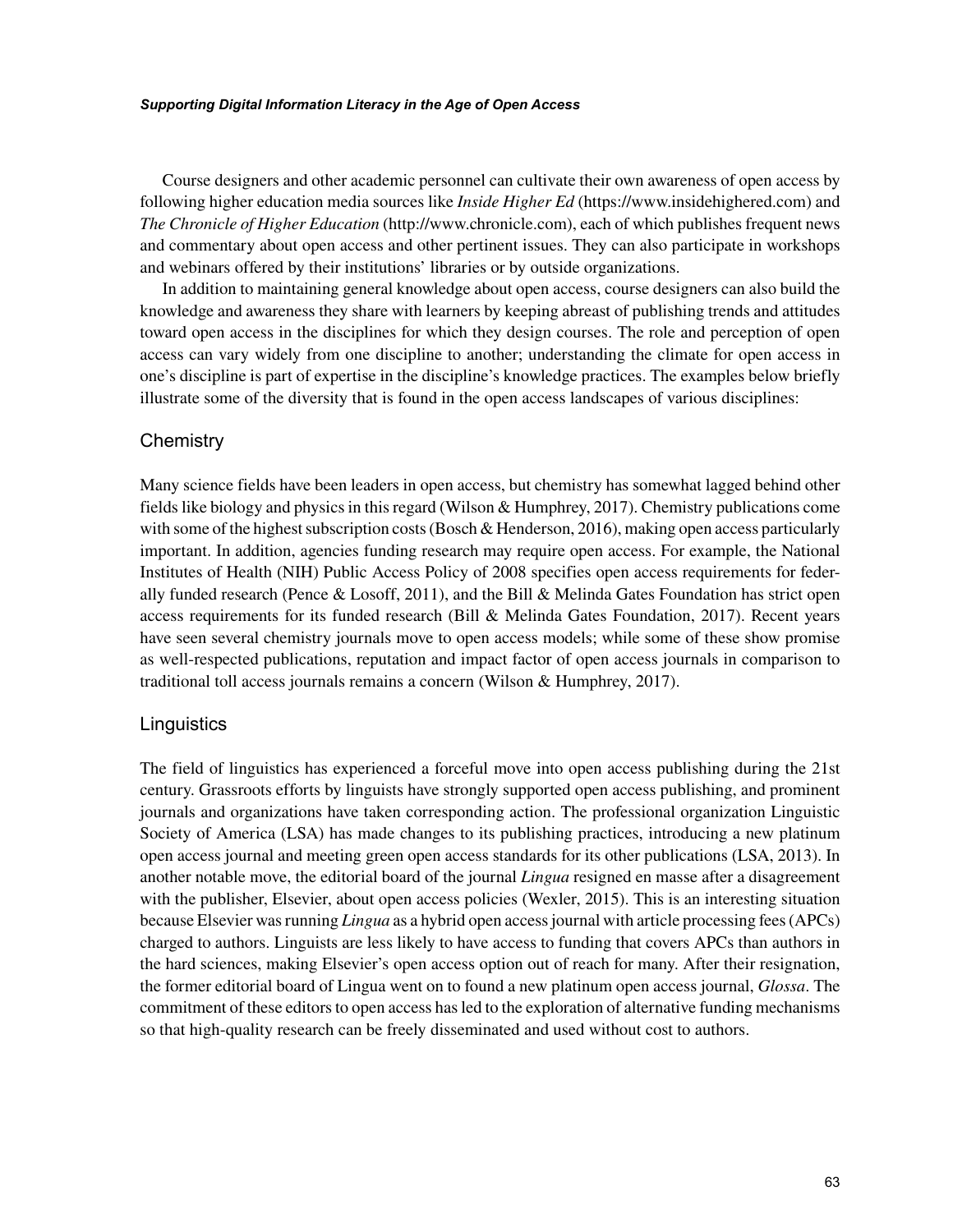## **Business**

As noted earlier, Hahn and Wyatt reported in 2014 that nearly 50% of business faculty were unaware of open access journals in their disciplines. Of those who were aware of open access journals, many did not want to publish in those venues, citing their lack of prestige (Hahn & Wyatt, 2014). This situation highlights one of the major issues in open access that every discipline has to address to some degree: The value of open access publishing is dependent upon the willingness of scholars to participate in an open access system, while scholars' willingness depends upon the perceived value of open access publishing. It is not surprising, then, that movement towards open access can sometimes be slow and difficult, as it depends on a shift of the ethos of a field.

## **Encourage Critical Thinking About Sources**

The new information landscape demands a redoubling of efforts to guide learners in evaluating sources found both with and without the assistance of library tools.

Georgas (2015) found that, when asked to find any source on a topic, undergraduates are more likely to come up with a high-quality scholarly source using a library search tool than using Google. However, with more specific direction to find a scholarly article, there is a smaller gap in the quality of what they find using the two search tools (Georgas, 2015). Learners should therefore be supported in searching for and evaluating sources on the open web, with emphasis on the type of source that is most appropriate for the task at hand.

This kind of guidance has to go beyond surface characteristics of sources like publication types and domain names. For example, we have seen that blogs, though they have sometimes been dismissed wholesale as unreliable sources, are now emerging as a relevant part of scholarly conversation. It is now even possible to find blog posts being referenced in peer-reviewed scholarly literature. (For instance, see Prinsloo and Slade (2014), who refer to a post from Audrey Watters's blog "Hack Education.") At the same time, what appears to be a legitimate journal article could be published by a predatory journal without an effective peer review process. Teaching learners ways to critically evaluate all of their sources is more important now than ever.

Learners may have been taught at some point that certain domain names indicate reliable sources. They may believe, for example, that .edu, .gov, and .org indicate good sources and .com indicates a poor source. This is another area where learners can be prompted to deepen their critical thinking about sources, considering the authorship of sources, regardless of their internet domains, and the biases and other limitations that may influence sources.

There are many online sources that course designers can use to develop creative lessons on evaluating Internet-based sources. One of these, which is suitable for instruction at lower educational levels but that could also be used at the college/university level, is "The Pacific Northwest Tree Octopus" (http:// zapatopi.net/treeoctopus), a site about a completely fictitious endangered species, complete with a Frequently Asked Questions page and links to media and information about other (non-fictitious) animals of interest. More generally, designers can seek out online sources that tie in with the subject matter of their course being developed and create lessons that help learners critically evaluate and contrast various sources on a topic.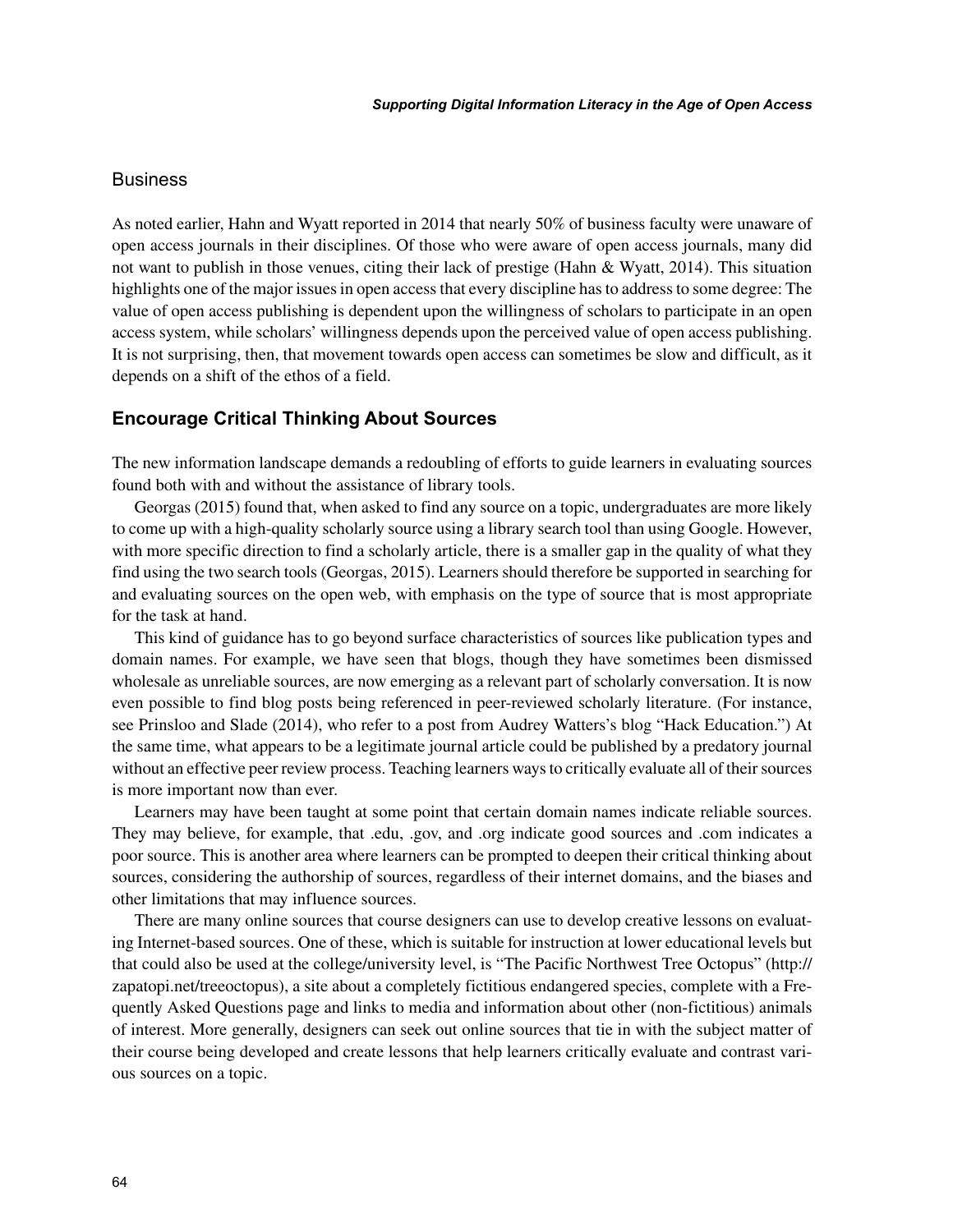# **CONCLUSION**

Open access, while broadening the availability of scholarly sources, also increases the complexity of digital information literacy.

In a toll access model, scholarly sources are most commonly accessed through academic libraries, and for learners early in their academic careers, discovering the resources available through a school library can be a revelation. Through library instruction and use, learners develop the ability to home in on high-quality academic sources more easily, compared to an internet search, which is often their initially preferred method of finding sources.

With the introduction and growth of open access, library services and instruction continue to be important since, as discussed, libraries have various ways of directing users to open access sources. However, learning to evaluate information and sources, whether they are accessed with or without the use of library tools, is even more fundamental to every learner's overall development as an information consumer functioning in increasingly ubiquitous learning environments.

The increase in open access means that more high-quality scholarly materials are available online to the public. With that availability comes the need to recognize scholarly information and to understand when it is useful. This is just one part of the puzzle of digital information literacy, which requires that individuals develop a well-rounded understanding of the various types of information they may encounter online. Reinforcement of digital information literacy lessons across disciplines will help learners to prepare for higher level academic work that they might choose to pursue and to practice their information literacy skills in a variety of contexts, with the goal of transferring those skills to other areas of their lives.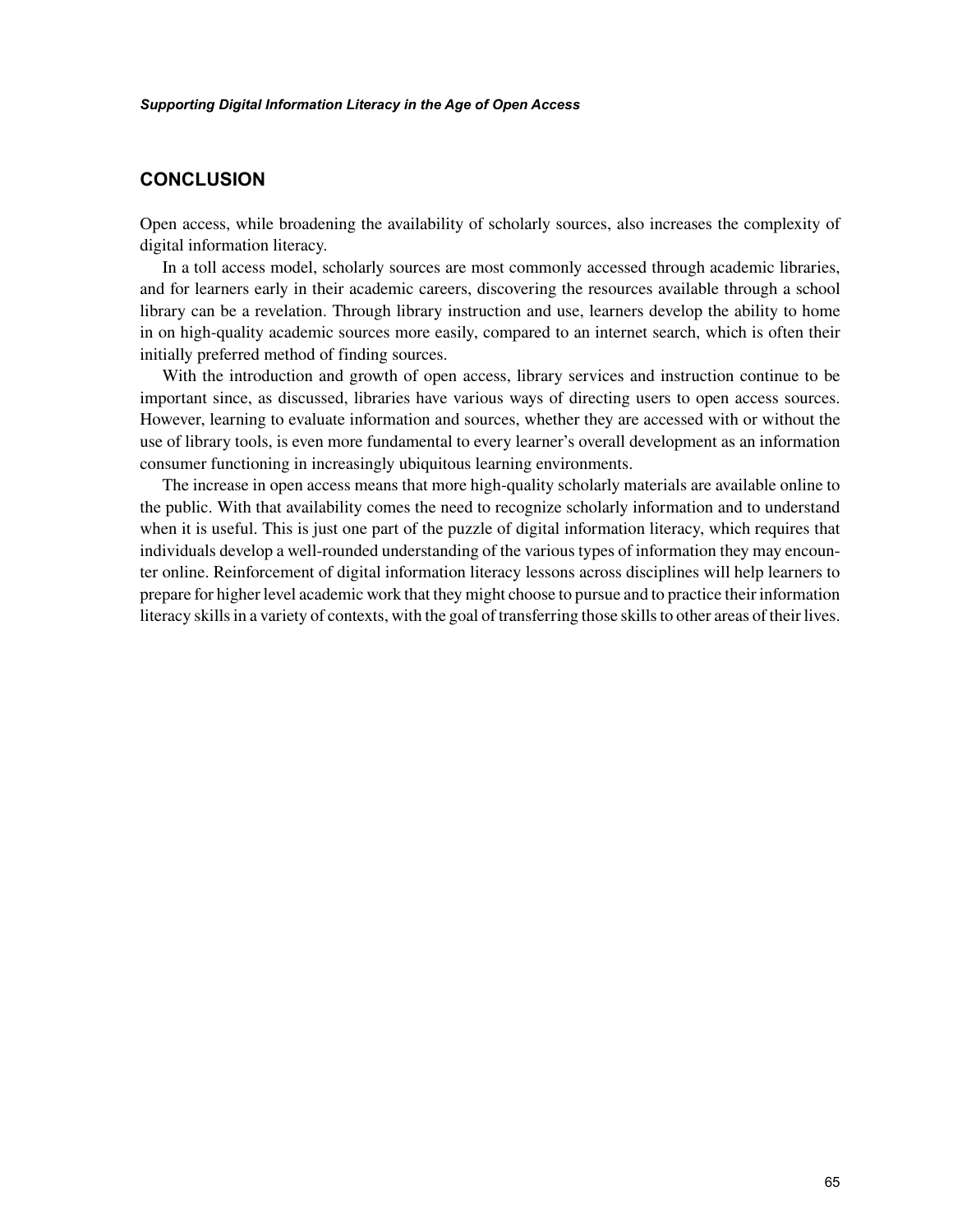# **REFERENCES**

Association of College & Research Libraries (ACRL). (2015). *Framework for information literacy for higher education*. Retrieved from http://www.ala.org/acrl/standards/ilframework

Baich, T. (2015). Open access: Help or hindrance to resource sharing? *Interlending & Document Supply*, *43*(2), 68–75. doi:10.1108/ILDS-01-2015-0003

Bates, A. W. (2015). *Teaching in a Digital Age*. BC Open Textbooks. Retrieved from https://opentextbc. ca/teachinginadigitalage/

Beall, J. (2012). *Predatory publishers and opportunities for scholarly societies*. Retrieved from http:// eprints.rclis.org/18044/

Beilin, I. (2015). Beyond the threshold: Conformity, resistance, and the ACRL Information Literacy Framework for Higher Education. *In the Library with the Lead Pipe*. Retrieved from http://www.inthelibrarywiththeleadpipe.org/2015/beyond-the-threshold-conformity-resistance-and-the-aclr-informationliteracy-framework-for-higher-education/

Bennett, L. (2012). *The potential effect of making journals free after a six-month embargo: A report for the Association of Learned, Professional and Society Publishers [ALPSP] and The Publishers Association*. Retrieved from https://www.recolecta.fecyt.es/sites/default/files/contenido/documentos/ALPSP-PApotentialresultsofsixmonthembargofv.pdf

Bill & Melinda Gates Foundation. (2017). *Bill & Melinda Gates Foundation open access policy*. Retrieved from http://www.gatesfoundation.org/How-We-Work/General-Information/Open-Access-Policy

Bonn, M. (2015). Maximizing the benefits of open access: Strategies for enhancing the discovery of open access content. *College & Research Libraries News*, *76*(9), 491–494. doi:10.5860/crln.76.9.9381

Bosch, S., & Henderson, K. (2016). Fracking the ecosystem: Periodicals price survey 2016. *Library Journal*, *141*(7), 32–38. Retrieved from http://lj.libraryjournal.com/2016/04/publishing/fracking-theecosystem-periodicals-price-survey-2016/#\_

Budapest Open Access Initiative. (2002). Retrieved from http://www.budapestopenaccessinitiative.org/read

Bulock, C., Hosburgh, N., & Mann, S. (2015). OA in the library collection: The challenges of identifying and maintaining open access resources. *The Serials Librarian*, *68*(1-4), 79–86. doi:10.1080/03615 26X.2015.1023690

Colvard, N. B., Watson, C. E., & Park, H. (2018). The impact of open educational resources on various student success metrics. *International Journal on Teaching and Learning in Higher Education*, *30*(2), 262–276. Retrieved from http://www.isetl.org/ijtlhe/

Connaway, L. S., White, D., Lanclos, D., & Le Cornu, A. (2014). Visitors and residents: What motivates engagement with the digital information environment? *Information Research, 18*(1). Retrieved from http://www.informationr.net/ir/18-1/paper556.html#.WNKwysDyu00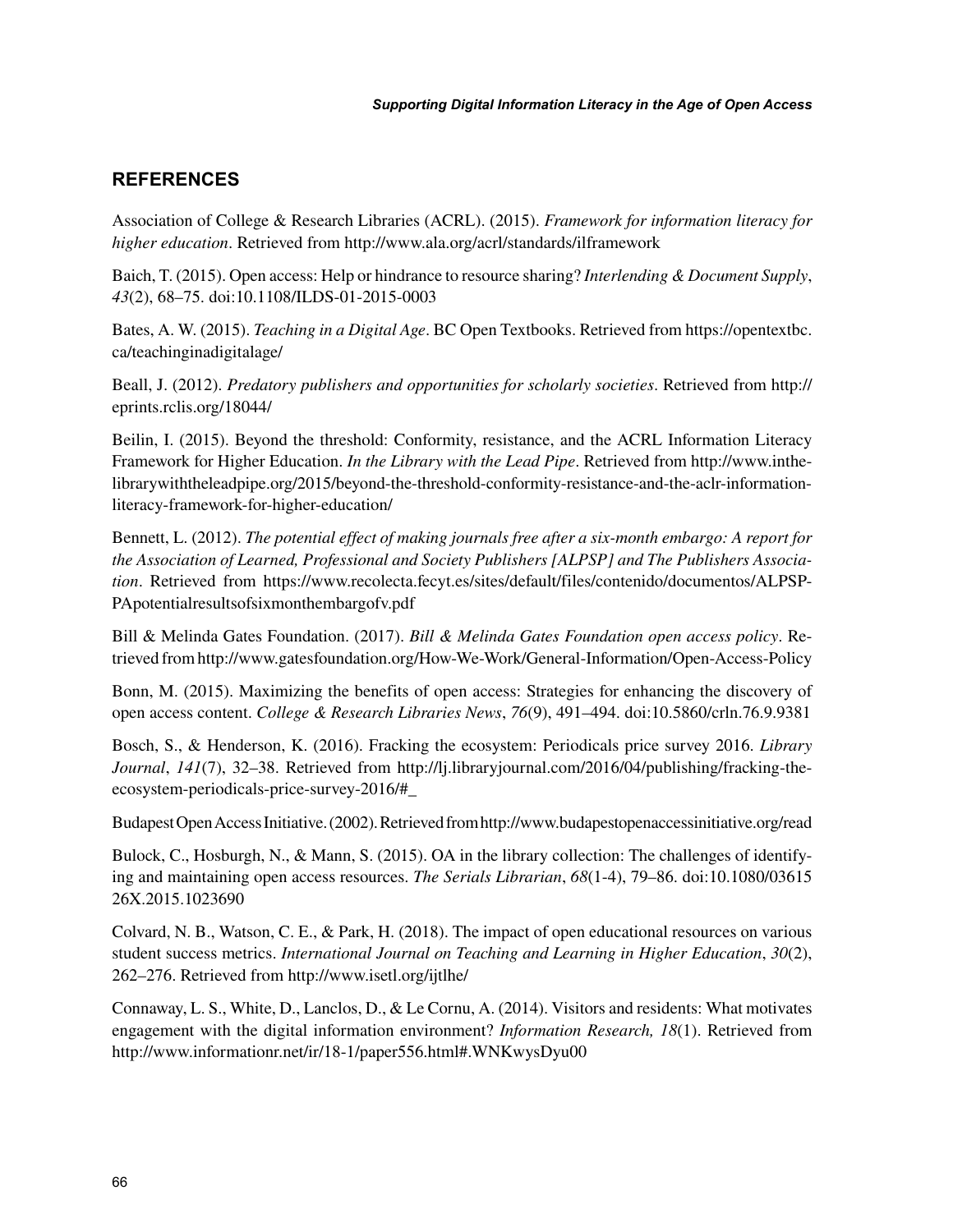Fons, T. (2016). Improving web visibility: Into the hands of readers. *Library Technology Reports*, *52*(5).

Frankland, J., & Ray, M. A. (2017). Traditional versus open access scholarly publishing: An economic perspective. *Journal of Scholarly Publishing*, *49*(1), 5–25. doi:10.3138/jsp.49.1.5

Georgas, H. (2015). Google vs. the library (part III): Assessing the quality of sources found by undergraduates. *Libraries & The Academy*, *15*(1), 131–161. doi:10.1353/pla.2015.0012

Google Scholar. (n.d.). *Inclusion guidelines for webmasters*. Retrieved from https://scholar.google.com/ intl/en/scholar/inclusion.html

Hahn, S. E., & Wyatt, A. (2014). Business faculty's attitudes: Open access, disciplinary repositories, and institutional repositories. *Journal of Business & Finance Librarianship*, *19*(2), 93–113. doi:10.10 80/08963568.2014.883875

Harzing, A., & Adler, N. J. (2016). Disseminating knowledge: From potential to reality– New open-access journals collide with convention. *Academy of Management Learning & Education*, *15*(1), 140–156. doi:10.5465/amle.2013.0373

Hrynaszkiewicz, I., & Cockerill, M. J. (2012). Open by default: A proposed copyright license and waiver agreement for open access research and data in peer-reviewed journals. *BMC Research Notes*, *5*(1), 494–505. doi:10.1186/1756-0500-5-494 PMID:22958225

Jack, J. (2017). Free-to-publish, free-to-read, or both? Cost, equality of access, and integrity in science publishing. *Journal of the Association for Information Science and Technology*, *68*(6), 1584–1589. doi:10.1002/asi.23757

Kimbrough, J. L., & Gasaway, L. N. (2016). Publication of government-funded research, open access, and the public interest. *Vanderbilt Journal of Entertainment & Technology Law, 18*(2), 267–302. Retrieved from http://www.jetlaw.org/wp-content/uploads/2016/03/KimbroughGasaway\_SPE\_7-FINAL.pdf

Kocken, G. J., & Wical, S. H. (2013). "I've never heard of it before": Awareness of open access at a small liberal arts university. *Behavioral & Social Sciences Librarian*, *32*(3), 140–154. doi:10.1080/01 639269.2013.817876

Lawrence, C. N., & Lester, J. A. (2018). Evaluating the effectiveness of adopting open educational resources in an introductory American Government course. *Journal of Political Science Education*, *14*(4), 555–566. doi:10.1080/15512169.2017.1422739

Linguistic Society of America (LSA). (2013). *Changes to LSA publications (2013).* Retrieved from http://www.linguisticsociety.org/content/update-status-lsa-publications

Marks, J., & Janke, R. (2009). The future of academic publishing: A view from the top. *Journal of Library Administration*, *49*(4), 439–458. doi:10.1080/01930820902832579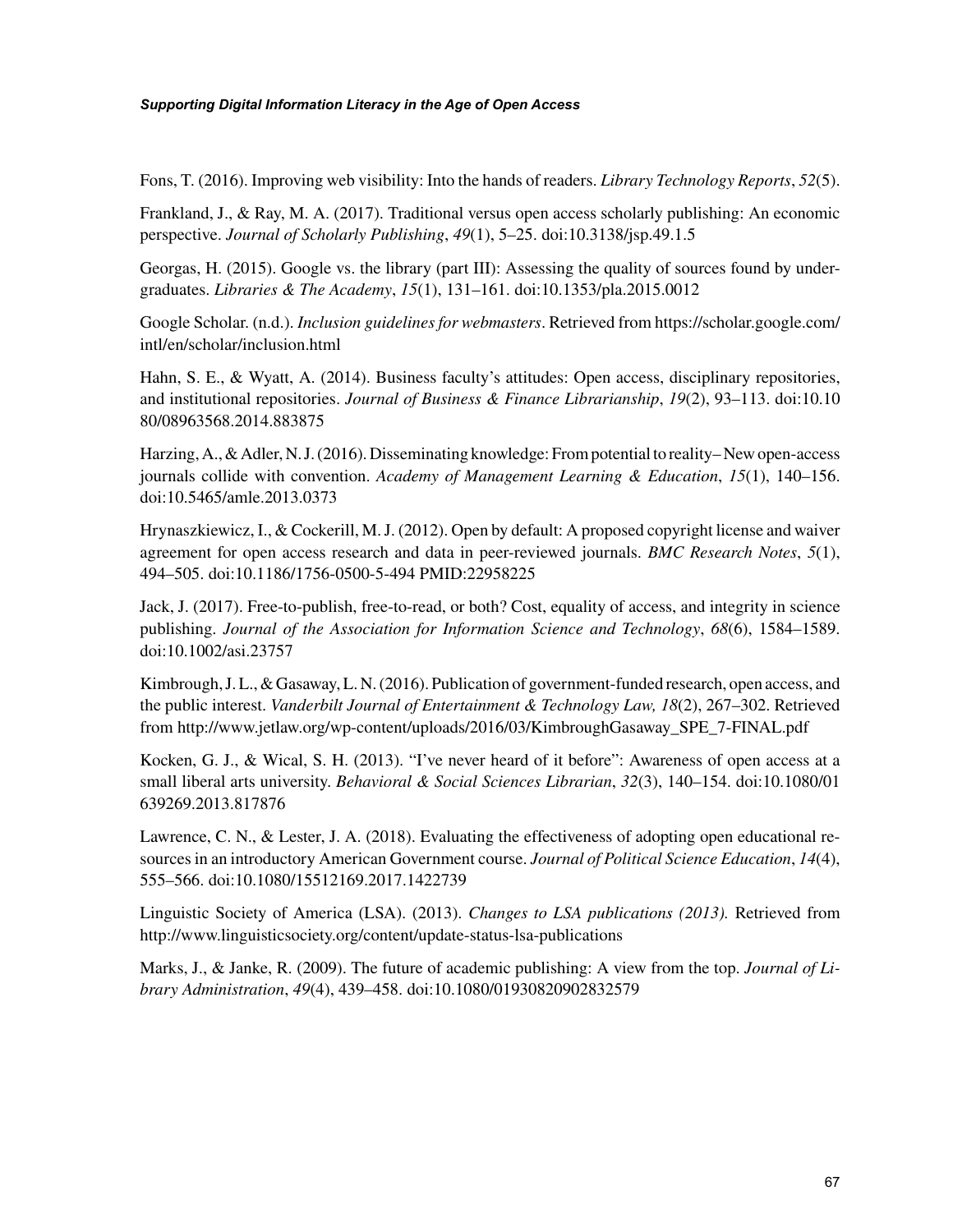Martin, R. A. (2010). Finding free and open access resources: A value-added service for patrons. *Journal of Interlibrary Loan*. *Document Delivery & Electronic Reserves*, *20*(3), 189–200. doi:10.1080/107230 3X.2010.491022

Maternowsky, K. (2009). *Who profits from for-profit journals?* Retrieved from Inside Higher Ed website: https://www.insidehighered.com/news/2009/06/12/journals

McGrath, M. (2014). Viewpoint: Open access–a nail in the coffin of ILL? *Interlending & Document Supply*, *42*(4), 196–198. doi:10.1108/ILDS-07-2014-0035

McGrath, M. (2015). A review of changes in the delivery of information to users. *The Bottom Line (New York, N.Y.)*, *28*(1/2), 70–76. doi:10.1108/BL-12-2014-0031

Murphy, A. (2012). Benchmarking OER use and assessment in higher education. *29th Annual Conference of the Australasian Society for Computers in Learning in Tertiary Education*, (1), 675–677.

Pandelis, P., Agnes, P., Isabel, B., Carles, S., Nardine, O., Concha, M., & Emilio, L. (2017). OPRM: Challenges to including open peer review in open access repositories. *Code4lib Journal*, (35). Retrieved from http://journal.code4lib.org/articles/12171

Pence, H. E., & Losoff, B. (2011). Going beyond the textbook: The need to integrate open access primary literature into the chemistry curriculum. *Chemistry Central Journal*, *5*(1), 18–21. doi:10.1186/1752- 153X-5-18 PMID:21470429

Prabha, C. (2007). Shifting from print to electronic journals in ARL university libraries. *Serials Review*, *33*(1), 4–13. doi:10.1080/00987913.2007.10765086

Prinsloo, P., & Slade, S. (2014). Educational triage in open distance learning: Walking a moral tightrope. *International Review of Research in Open and Distributed Learning*, *15*(4). doi:10.19173/irrodl.v15i4.1881

Roubides, P. (2018). Emergent technologies shaping instructional design. In *Innovative Applications of Online Pedagogy and Course Design* (pp. 1–24). IGI Global. doi:10.4018/978-1-5225-5466-0.ch001

Rowley, J., Johnson, F., Sbaffi, L., Frass, W., & Devine, E. (2017). Academics' behaviors and attitudes towards open access publishing in scholarly journals. *Journal of the Association for Information Science and Technology*, *68*(5), 1201–1211. doi:10.1002/asi.23710

Shamseer, L., Moher, D., Maduekwe, O., Turner, L., Barbour, V., Burch, R., ... Shea, B. J. (2017). Potential predatory and legitimate biomedical journals: Can you tell the difference? A cross-sectional comparison. *BMC Medicine*, *15*(28), 1–14. doi:10.118612916-017-0785-9 PMID:28298236

Solomon, D. J., & Björk, B. (2012). Publication fees in open access publishing: Sources of funding and factors influencing choice of journal. *Journal of the American Society for Information Science and Technology*, *63*(1), 98–107. doi:10.1002/asi.21660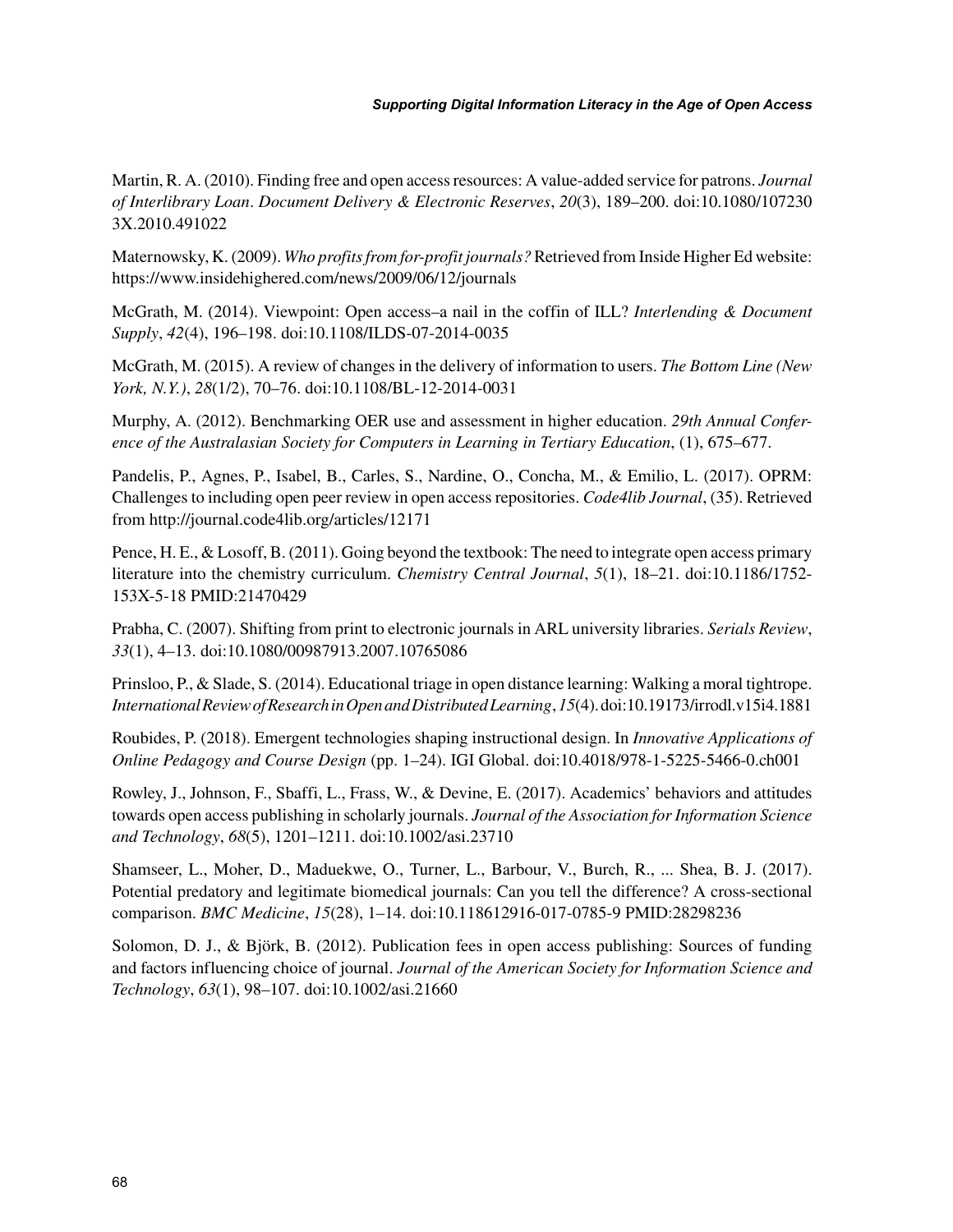University of California Office of Scholarly Communication and the California Digital Library eScholarship Program. (2007). *Faculty attitudes and behaviors regarding scholarly communication: Survey findings from the University of California*. Retrieved from http://osc.universityofcalifornia.edu/2007/08/ report-onfaculty-attitudes-and-behaviors-regarding-scholarly-communication/

Verschraegen, G., & Schiltz, M. (2007). Knowledge as a global public good: The role and importance of open access. *Societies Without Borders*, *2*(2), 157–174. doi:10.1163/187219107X203540

Watson, J. (2018). The new world of republishing in open access: A view from the author's side. *Journal of Scholarly Publishing*, *49*(2), 231–247. doi:10.3138/jsp.49.2.231

Wenzler, J. (2017). Scholarly communication and the dilemma of collective action: Why academic journals cost too much. *College & Research Libraries*, *78*(2), 183–200. doi:10.5860/crl.78.2.183

Wexler, E. (2015). What a mass exodus at a linguistics journal means for scholarly publishing. *The Chronicle of Higher Education*. Retrieved from http://www.chronicle.com/article/What-a-Mass-Exodusat-a/234066

Wicherts, J. M. (2016). Peer review quality and transparency of the peer review process in open access and subscription journals. *PLoS One*, *11*(1), 1–19. doi:10.1371/journal.pone.0147913 PMID:26824759

Wiebe, T. (2012). Books and websites, e-journals or print: If the source fits, use it. *College & Undergraduate Libraries*, *19*(1), 108–113. doi:10.1080/10691316.2012.652554

Wilson, E. K., & Humphrey, J. (2017). Successfully transitioning the world's largest chemistry subscription journal to a gold open access publication. Insights. *The UKSG Journal*, *30*(1), 38–46. doi:10.1629/ uksg.343

Winitzky-Stephens, J. R., & Pickavance, J. (2017). Open educational resources and student course outcomes: A multilevel analysis. *The International Review of Research in Open and Distributed Learning*, *18*(4). doi:10.19173/irrodl.v18i4.3118

Xia, J. (2010). A longitudinal study of scholars' attitudes and behaviors toward open-access journal publishing. *Journal of the American Society for Information Science and Technology*, *61*(3), 615–624. doi:10.1002/asi.21283

Yang, Z. Y., & Li, Y. (2015). University faculty awareness and attitudes towards open access publishing and the institutional repository: A case study. *Journal of Librarianship and Scholarly Communication*, *3*(1), 1–29. doi:10.7710/2162-3309.1210

Younghusband, D. (2005). Electronic journals and link resolver implementation. *Serials, 18*(1), 64–69. Retrieved from http://serials.uksg.org/articles/abstract/10.1629/1864/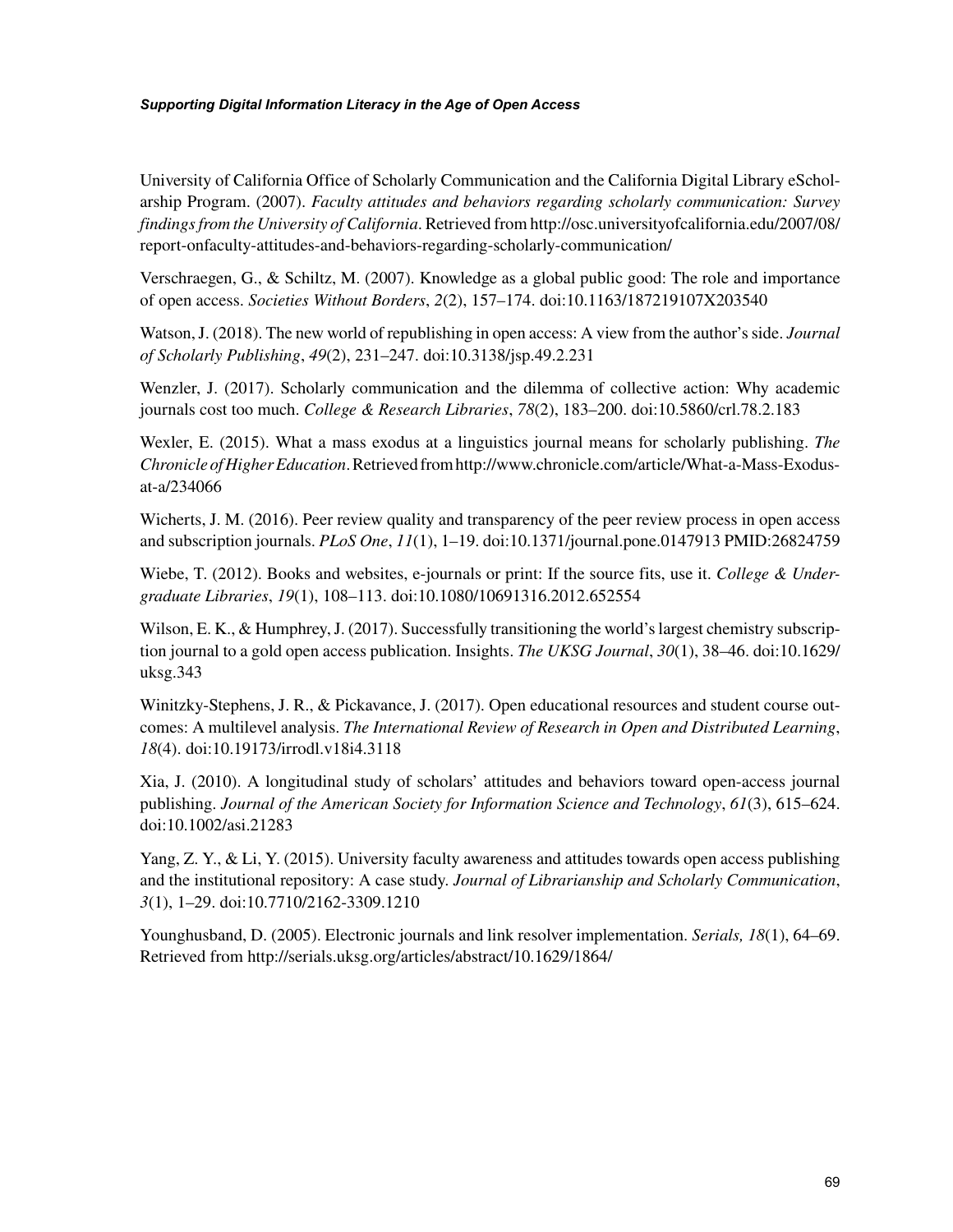# **ADDITIONAL READING**

Bravender, P., McClure, H., & Schaub, G. (Eds.). (2015). *Teaching information literacy threshold concepts: Lesson plans for librarians*. Chicago: Association of College and Research Libraries.

Hebrang Grgic, I. (2016). Information literacy and open access in Croatian academic libraries. *Library Review*, *65*(4–5), 255–266. doi:10.1108/LR-01-2016-0009

Jagman, H., & Swanson, T. A. (Eds.). (2015). *Not just where to click: Teaching students how to think about information*. Chicago: Association of College and Research Libraries.

Johnson, M., Buhler, A. G., & Gonzalez, S. R. (2013). Communicating with future scholars: Lesson plans to engage undergraduate science students with open access in a semester-long course. In S. Davis-Kahl & M. K. Hensley (Eds.), *Common ground at the nexus of information literacy and scholarly communication* (pp. 153–180). Chicago: Association of College and Research Libraries; Retrieved from https:// digitalcommons.iwu.edu/bookshelf/36/

May, C. (2010). Openness in academic publication: The question of trust, authority and reliability. *Prometheus*, *28*(1), 91–94. doi:10.1080/08109021003676417

Tenopir, C., Levine, K., Allard, S., Christian, L., Volentine, R., Boehm, R., ... Watkinson, A. (2016). Trustworthiness and authority of scholarly information in a digital age: Results of an international questionnaire. *Journal of the Association for Information Science and Technology*, *67*(10), 2344–2361. doi:10.1002/asi.23598

Zhao, L. (2014). Riding the wave of open access: Providing library research support for scholarly publishing literacy. *Australian Academic and Research Libraries*, *45*(1), 3–18. doi:10.1080/00048623.20 14.882873

Zuccala, A. (2010). Open access and civic scientific information literacy. *Information Research, 15*(1). Retrieved from https://eric.ed.gov/?id=EJ881439

# **KEY TERMS AND DEFINITIONS**

**ACRL Framework:** Document adopted in 2016 by the Association of College and Research Libraries. Contains six "frames," each composed of an essential information literacy concept and associated practices and dispositions.

**Course Designer:** Anyone involved, individually as part of a team, in planning the aims, organization, and approaches of a course. For the purposes of this chapter, also includes course development activities such as selecting course materials and creating lessons and assessments.

**Digital Information Literacy:** The ability to locate, evaluate, and use information that has been created, stored, or accessed digitally.

**Discovery:** The process of finding resources on a given topic. May be separate from fulfillment.